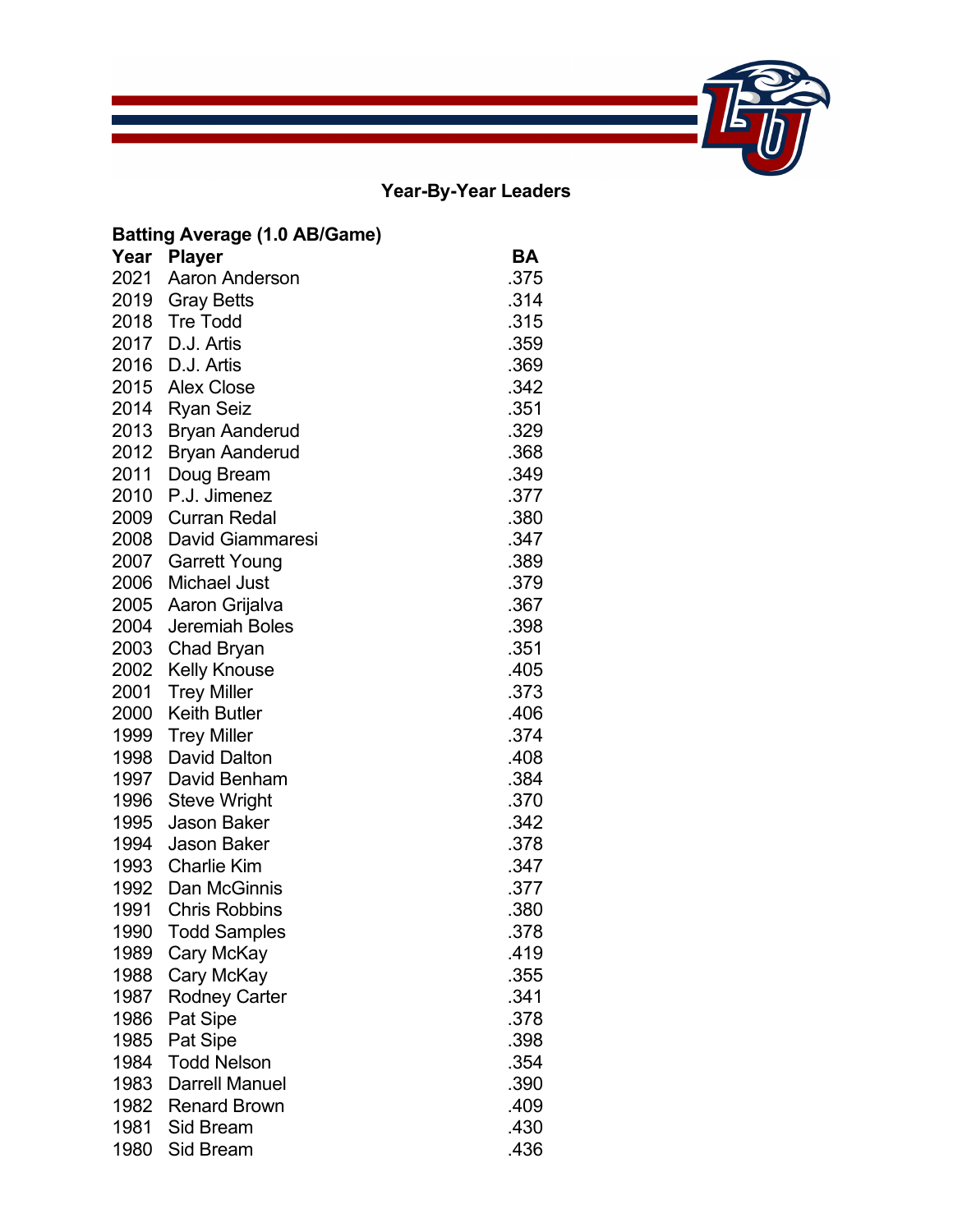| 1979           | <b>Sid Bream</b>                 | .443 |
|----------------|----------------------------------|------|
|                | 1978 Bernie Young                | ,387 |
| 1977           | Richie DeWitt, Bernie Young      | .292 |
| 1976           | <b>Clay Elliott</b>              | .396 |
|                |                                  |      |
| <b>At Bats</b> |                                  |      |
|                | Year Player                      | AВ   |
| 2021           | Aaron Anderson                   | 224  |
| 2019           | <b>Tyler Galazin</b>             | 246  |
| 2018           | D.J. Artis                       | 219  |
| 2017           | Sammy Taormina                   | 219  |
| 2016           | <b>Andrew Yacyk</b>              | 238  |
| 2015           | <b>Alex Close</b>                | 219  |
| 2014           | <b>Ryan Seiz</b>                 | 231  |
| 2013           | <b>Ryan Cordell</b>              | 261  |
| 2012           | lan Parmley                      | 250  |
| 2011           | <b>Tyler Bream, Mat Williams</b> | 266  |
| 2010           | <b>Tyler Bream</b>               | 269  |
| 2009           | <b>Matt Williams</b>             | 219  |
| 2008           | <b>Errol Hollinger</b>           | 257  |
| 2007           | Kenneth Negron                   | 206  |
| 2006           | <b>Michael Just</b>              | 248  |
| 2005           | Phillip Laurent, Michael Just    | 219  |
| 2004           | Jeremiah Boles                   | 226  |
| 2003           | Larry Wayne York                 | 216  |
| 2002           | <b>Keith Butler</b>              | 245  |
| 2001           | Joey Monahan                     | 192  |
| 2000           | Joey Monahan                     | 235  |
| 1999           | <b>Anthony Pennix</b>            | 181  |
| 1998           | Jason Benham                     | 231  |
| 1997           | <b>Steve Wright</b>              | 213  |
| 1996           | <b>Ben Barker</b>                | 161  |
| 1995           | <b>Terry Weaver</b>              | 215  |
| 1994           | <b>Terry Weaver</b>              | 208  |
| 1993           | <b>Charlie Kim</b>               | 173  |
| 1992           | <b>Mike Kreider</b>              | 191  |
| 1991           | Doug Brady                       | 192  |
| 1990           | <b>Todd Samples</b>              | 193  |
| 1989           | Cary McKay                       | 179  |
| 1988           | <b>John McClintock</b>           | 197  |
| 1987           | <b>John McClintock</b>           | 147  |
| 1986           | <b>Pat Sipe</b>                  | 164  |
| 1985           | Pat Sipe                         | 181  |
| 1984           | Pat Sipe                         | 141  |
| 1983           | <b>Pat Sipe</b>                  | 193  |
| 1982           | Mark deYmaz                      | 187  |
| 1981           | Mark deYmaz                      | 216  |
| 1980           | <b>Renard Brown</b>              | 132  |
| 1979           | Lee Guetterman                   | 102  |
| 1978           | Lee Guetterman                   | 123  |
| 1977           | <b>Richie DeWitt</b>             | 113  |
|                |                                  |      |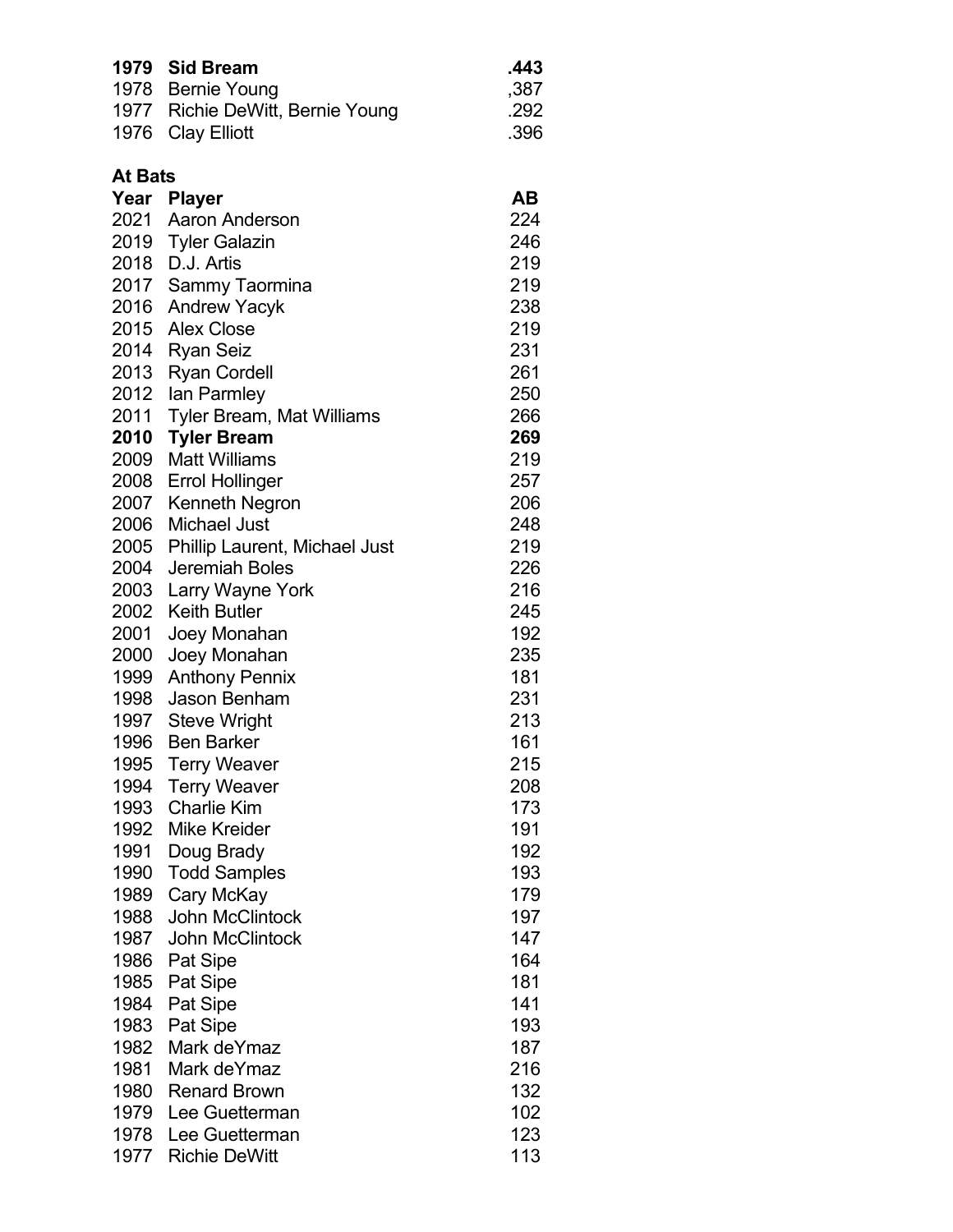| Hits         |                                    |          |
|--------------|------------------------------------|----------|
| Year         | <b>Player</b>                      | Hits     |
| 2021         | Aaron Anderson                     | 84       |
| 2019         | <b>Will Wagner</b>                 | 74       |
| 2018         | D.J. Artis                         | 64       |
| 2017         | Sammy Taormina                     | 68       |
| 2016         | D.J. Artis                         | 82       |
| 2015         | <b>Alex Close</b>                  | 75       |
| 2014         | <b>Ryan Seiz</b>                   | 81       |
| 2013         | <b>Bryan Aanderud</b>              | 83       |
| 2012         | <b>Bryan Aanderud</b>              | 81       |
| 2011         | <b>Matt Williams</b>               | 76       |
| 2010         | <b>Tyler Bream</b>                 | 96       |
| 2009         | <b>Curran Redal</b>                | 81       |
| 2008         | <b>Errol Hollinger</b>             | 82       |
| 2007         | <b>Garrett Young</b>               | 77       |
| 2006         | <b>Michael Just</b>                | 94       |
| 2005         | Aaron Grijalva                     | 77       |
| 2004         | Jeremiah Boles                     | 90       |
| 2003         | Larry Wayne York                   | 72       |
| 2002         | Marcus Maringola                   | 84       |
| 2001         | <b>Trey Miller</b>                 | 69       |
| 2000         | <b>Keith Butler</b>                | 89       |
| 1999         | <b>Anthony Pennix</b>              | 64       |
| 1998         | Jason Benham                       | 92       |
| 1997         | David Benham                       | 76       |
| 1996         | <b>Ben Barker</b>                  | 55       |
| 1995         | <b>Terry Weaver</b>                | 69       |
| 1994         | <b>Terry Weaver</b>                | 72       |
| 1993         | <b>Charlie Kim</b>                 | 60       |
| 1992         | <b>Mike Kreider</b>                | 66       |
| 1991         | Doug Brady                         | 71       |
| 1990         | <b>Todd Samples</b>                | 73       |
| 1989         | Cary McKay                         | 75       |
| 1988         | Cary McKay                         | 60       |
| 1987         | <b>John McClintock</b>             | 46       |
| 1986         | Pat Sipe                           | 62       |
| 1985         | Pat Sipe                           | 72<br>41 |
| 1984         | Pat Sipe<br><b>Darrell Manuel</b>  | 71       |
| 1983         |                                    |          |
| 1982<br>1981 | <b>Renard Brown</b><br>Mark deYmaz | 67<br>75 |
| 1980         | Sid Bream                          | 55       |
| 1979         | Sid Bream                          | 43       |
| 1978         | Lee Guetterman                     | 47       |
| 1977         | <b>Richie DeWitt</b>               | 33       |
| 1976         | <b>Clay Elliott</b>                | 55       |
|              |                                    |          |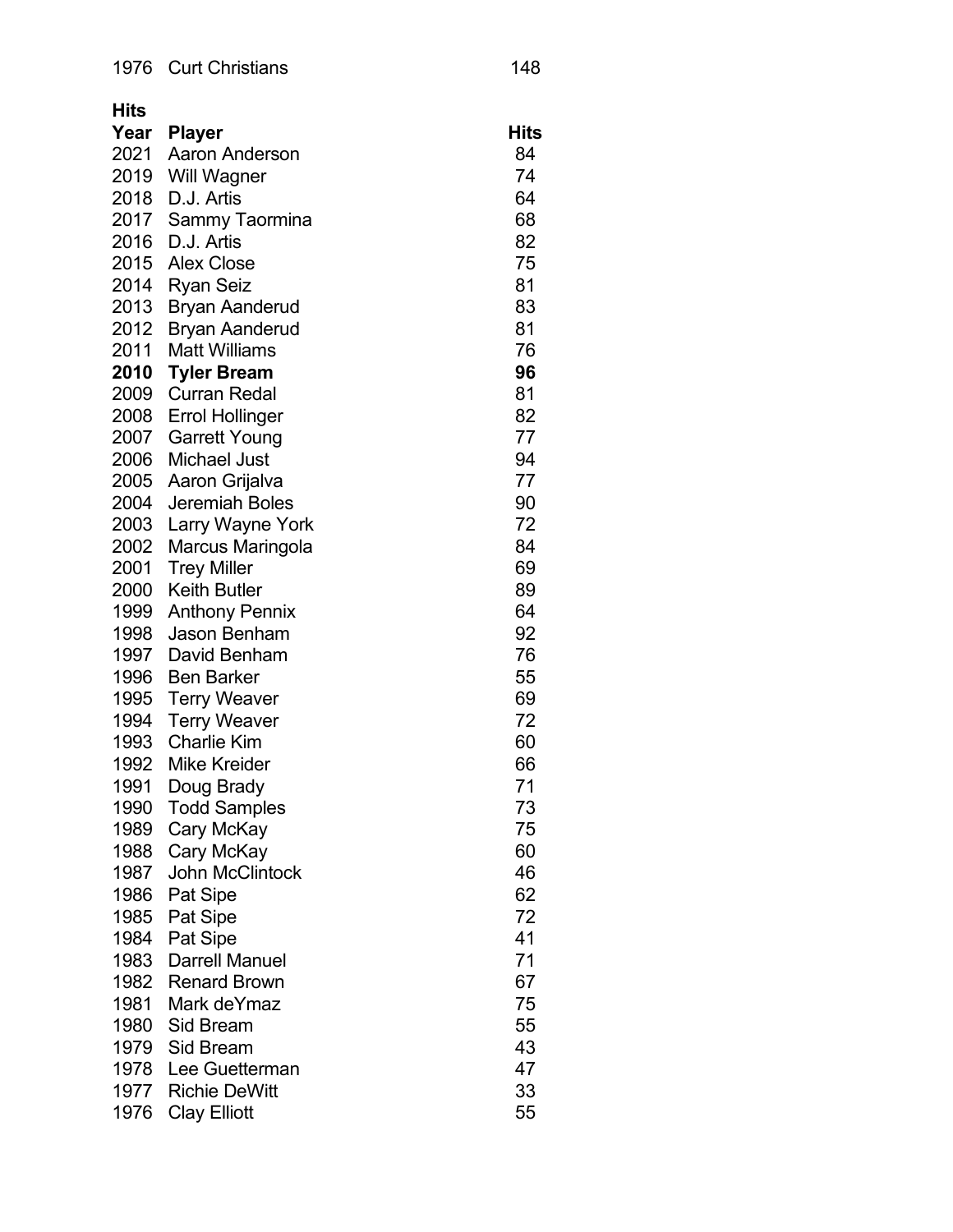| <b>Runs</b> |                                    |             |
|-------------|------------------------------------|-------------|
| Year        | <b>Player</b>                      | <b>Runs</b> |
| 2021        | <b>Gray Betts</b>                  | 56          |
| 2019        | Johnathan Embry                    | 56          |
| 2018        | D.J. Artis                         | 61          |
| 2017        | D.J. Artis                         | 58          |
| 2016        | D.J. Artis                         | 54          |
| 2015        | <b>Alex Close</b>                  | 40          |
| 2014        | <b>Ryan Seiz</b>                   | 55          |
| 2013        | <b>Trey Wimmer</b>                 | 43          |
| 2012        | lan Parmley                        | 66          |
| 2011        | lan Parmley                        | 48          |
| 2010        | P.J. Jimenez                       | 61          |
| 2009        | <b>Curran Redal</b>                | 50          |
| 2008        | <b>Errol Hollinger</b>             | 60          |
| 2007        | <b>Garrett Young</b>               | 53          |
| 2006        | <b>Chad Miller</b>                 | 68          |
| 2005        | Aaron Grijalva                     | 55          |
| 2004        | <b>Jeremiah Boles</b>              | 61          |
| 2003        | <b>Jeremiah Boles</b>              | 33          |
| 2002        | <b>Keith Butler</b>                | 62          |
| 2001        | Joey Monahan                       | 54          |
| 2000        | Keith Butler, Joey Monahan         | 56          |
| 1999        | <b>Anthony Pennix</b>              | 46          |
| 1998        | <b>Jason Benham</b>                | 61          |
| 1997        | Mike Giordano                      | 48          |
| 1996        | Ben Barker, David Benham           | 29          |
| 1995        | <b>Jason Baker</b>                 | 42          |
| 1994        | <b>Terry Weaver</b>                | 38          |
| 1993        | <b>Charlie Kim</b>                 | 35          |
| 1992        | <b>Charlie Kim</b>                 | 44          |
| 1991        | Doug Brady                         | 47          |
| 1990        | <b>Todd Samples</b>                | 52          |
| 1989        | Cary McKay                         | 47          |
| 1988        | Cary McKay                         | 49          |
| 1987        | <b>Rodney Carter</b>               | 25          |
| 1986        | <b>Ken Tomlin</b>                  | 55          |
| 1985        | Pat Sipe                           | 56          |
| 1984        | <b>Ken Tomlin</b>                  | 40          |
| 1983        | <b>Darrell Manuel</b>              | 60          |
| 1982        | <b>Renard Brown</b>                | 54          |
| 1981        | <b>Renard Brown</b>                | 63          |
| 1980        | Sid Bream                          | 45          |
| 1979        | <b>Tom DeWitt</b>                  | 29          |
| 1978        | Lee Guetterman                     | 27          |
| 1977        | <b>Richie DeWitt, Clay Elliott</b> | 23          |
| 1976        | <b>Curt Christians</b>             | 47          |
|             |                                    |             |

# **Runs Batted In**

| Year Player      | <b>RBI</b> |
|------------------|------------|
| 2021 Will Wagner | 52         |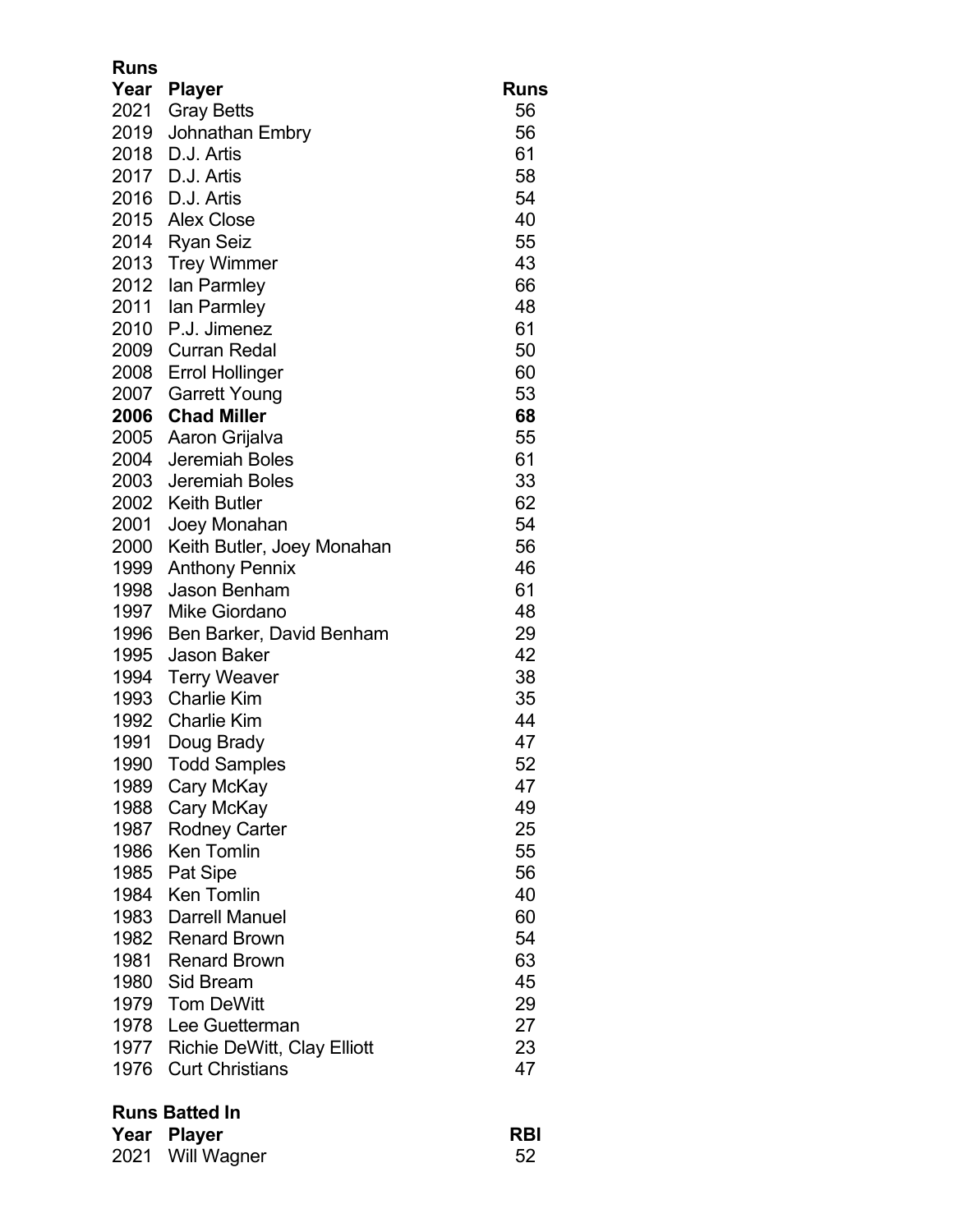| 2019           | Logan Mathieu             | 52 |
|----------------|---------------------------|----|
| 2018           | <b>Tre Todd</b>           | 52 |
| 2017           | Sammy Taormina            | 55 |
| 2016           | <b>Andrew Yacyk</b>       | 49 |
| 2015           | <b>Alex Close</b>         | 46 |
| 2014           | <b>Alex Close</b>         | 46 |
| 2013           | <b>Trey Wimmer</b>        | 44 |
| 2012           | <b>Bryan Aanderud</b>     | 53 |
| 2011           | Doug Bream                | 41 |
| 2010           | <b>Tyler Bream</b>        | 57 |
| 2009           | <b>Tyler Bream</b>        | 57 |
| 2008           | <b>Cody Brown</b>         | 52 |
| 2007           | <b>Garrett Young</b>      | 46 |
| 2006           | <b>Phillip Laurent</b>    | 73 |
| 2005           | <b>Jeff Brown</b>         | 46 |
| 2004           | <b>Phillip Laurent</b>    | 62 |
| 2003           | <b>Chad Bryan</b>         | 34 |
| 2002           | Matt Hagen                | 64 |
| 2001           | <b>Trey Miller</b>        | 54 |
| 2000           | <b>Keith Butler</b>       | 49 |
| 1999           | <b>Anthony Pennix</b>     | 50 |
| 1998           | <b>Steve Wright</b>       | 79 |
| 1997           | <b>Steve Wright</b>       | 46 |
| 1996           | <b>Steve Wright</b>       | 39 |
| 1995           | <b>Jason Baker</b>        | 52 |
| 1994           | <b>Charlie Kim</b>        | 33 |
| 1993           | <b>Bill Speek</b>         | 36 |
| 1992           | Danny Brahn               | 52 |
| 1991           | <b>Bill Speek</b>         | 46 |
| 1990           | Cary McKay                | 46 |
| 1989           | <b>Jamey Mason</b>        | 42 |
| 1988           | <b>John McClintock</b>    | 37 |
| 1987           | Mike Rivas, Rodney Carter | 18 |
| 1986           | Pat Sipe                  | 64 |
| 1985           | Pat Sipe                  | 70 |
| 1984           | Pat Sipe                  | 31 |
| 1983           | <b>Jim Bevins</b>         | 62 |
| 1982           | <b>Renard Brown</b>       | 56 |
| 1981           | <b>Sid Bream</b>          | 83 |
| 1980           | Sid Bream                 | 45 |
|                | 1979 Sid Bream            | 38 |
| 1978           | Lee Guetterman            | 32 |
| 1977           | <b>Clay Elliott</b>       | 18 |
| 1976           | <b>Clay Elliott</b>       | 50 |
| <b>Doubles</b> |                           |    |

| Year Player                      | 2B |
|----------------------------------|----|
| 2021 Aaron Anderson              | 25 |
| 2019 Jonathan Embry              | 16 |
| 2018 D.J. Artis, Jonathan Embry  | 16 |
| 2017 Jake Barbee, Sammy Taormina | 15 |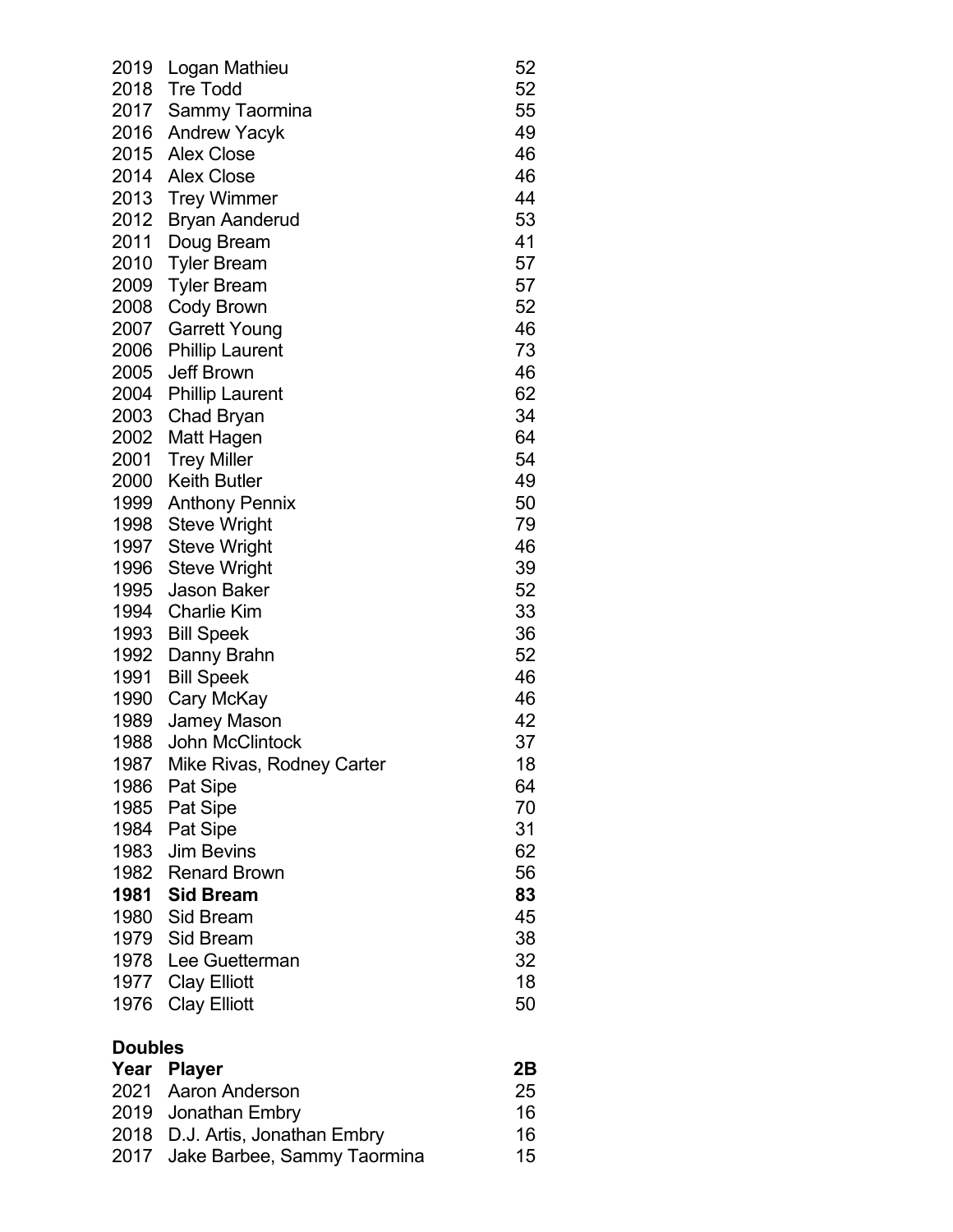| 2016           | <b>Andrew Yacyk</b>                          | 21                      |
|----------------|----------------------------------------------|-------------------------|
| 2015           | Alex Close, Becker Sankey                    | 13                      |
| 2014           | <b>Ryan Seiz</b>                             | 16                      |
| 2013           | <b>Trey Wimmer</b>                           | 17                      |
| 2012           | <b>Zack Haley</b>                            | 21                      |
| 2011           | <b>Matt Williams</b>                         | 17                      |
| 2010           | Tyler Bream, Matt Williams                   | 22                      |
| 2009           | <b>Errol Hollinger</b>                       | 19                      |
| 2008           | Cody Brown, P.K. Keller                      | 21                      |
| 2007           | David Giammaresi                             | 17                      |
| 2006           | <b>Phillip Laurent</b>                       | 27                      |
| 2005           | <b>Michael Just</b>                          | 16                      |
| 2004           | Jeffrey Brown                                | 19                      |
| 2003           | <b>Phillip Laurent</b>                       | 13                      |
| 2002           | Joey Monahan                                 | 22                      |
| 2001           | <b>Trey Miller</b>                           | 19                      |
| 2000           | <b>Steve Baker</b>                           | 18                      |
| 1999           | <b>Scottie Scott</b>                         | 13                      |
| 1998           | David Dalton                                 | 16                      |
| 1997           | <b>Steve Wright</b>                          | 19                      |
| 1996           | <b>Jason Benham</b>                          | 14                      |
| 1995           | <b>Jason Baker</b>                           | 16                      |
| 1994           | <b>Terry Weaver</b>                          | 15                      |
| 1993           | <b>Beau Martin</b>                           | 16                      |
| 1992           | Danny Brahn                                  | 15                      |
| 1991           | Doug Brady                                   | 15                      |
| 1990           | (3) tied with                                | 13                      |
| 1989           | Cary McKay                                   | 13                      |
| 1988           | Cary McKay                                   | 14                      |
| 1987           | <b>Rodney Carter</b>                         | 10                      |
| 1986           | <b>Jeff Edwards</b>                          | 12                      |
| 1985           | Pat Sipe                                     | 17                      |
| 1984           | <b>Curtis Hoffman</b>                        | 7                       |
|                | 1983 Darrell Manuel                          | 18                      |
|                | 1982 Darrell Manuel                          | 11                      |
|                | 1981 Mark deYmaz                             | 21                      |
|                | 1980 Sid Bream                               | 11                      |
|                | 1979 Lee Guetterman                          | 9                       |
|                | 1978 Richie DeWitt, Lee Guetterman           | 8                       |
|                | 1977 Richie DeWitt                           | 6                       |
|                | 1976 Clay Elliott                            | 12                      |
| <b>Triples</b> |                                              |                         |
| Year           | <b>Player</b>                                | 3Β                      |
| 2021           | <b>Gray Betts</b>                            | 4                       |
|                | 2019 Jonathan Embry                          | $\overline{2}$          |
|                | 2018 D.J. Artis                              | $\overline{\mathbf{4}}$ |
|                | 2017 D.J. Artis, Jake Barbee, Sammy Taormina | $\overline{2}$          |
|                | 2015 Ashton Perritt                          | 4                       |

2014 Dalton Britt, Ashton Perritt, Ryan Seiz 3 2013 Trey Wimmer 3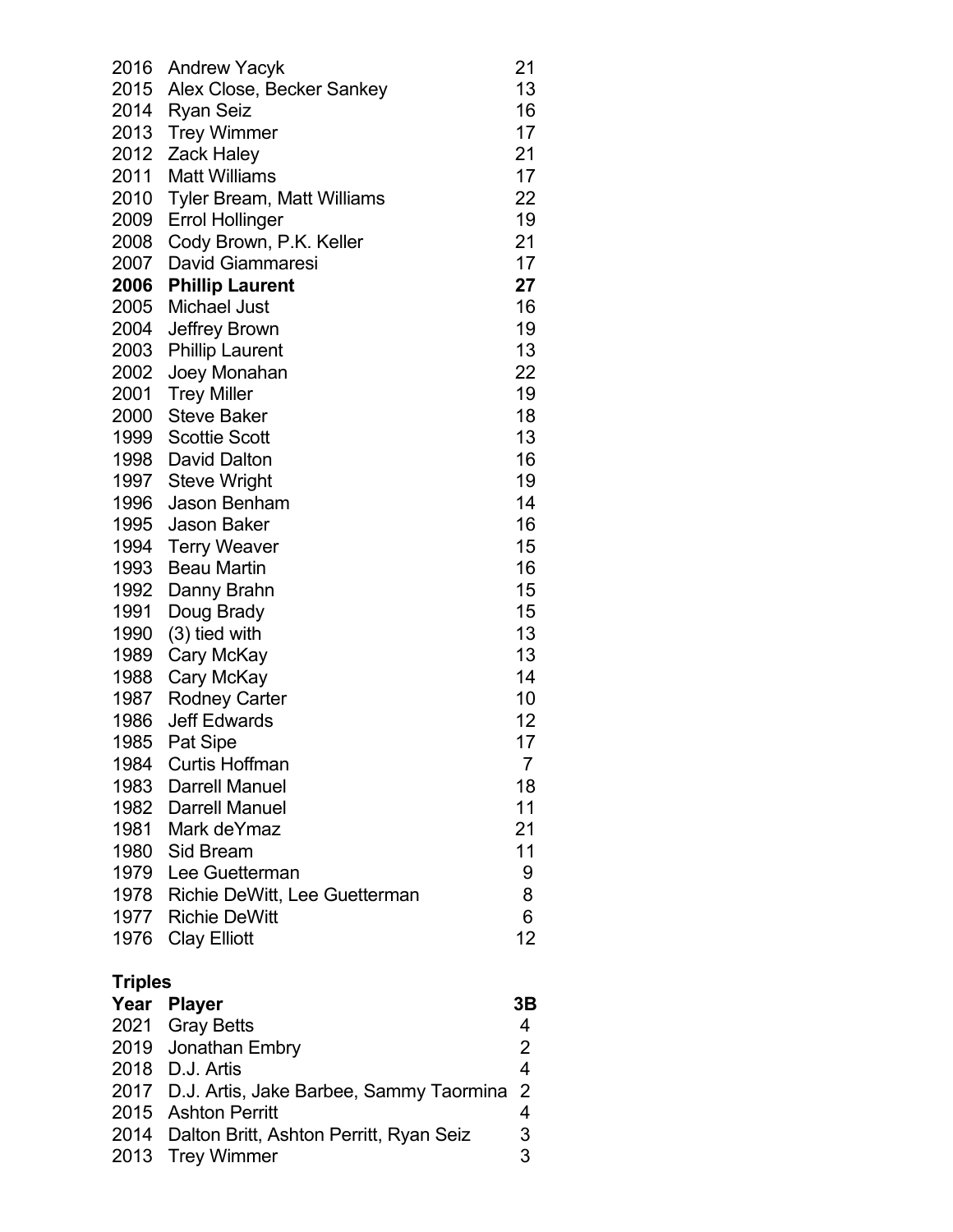|      | 2012 Andrew Smith                  | 5                                          |
|------|------------------------------------|--------------------------------------------|
|      | 2011 Ian Parmley                   | 4                                          |
|      | 2010 Michael Robertson             | $\overline{\mathbf{4}}$                    |
|      | 2009 Curran Redal                  | $\overline{\mathcal{A}}$                   |
|      | 2008 Aaron Grijalva                | 5                                          |
|      | 2007 Kenneth Negron                | 4                                          |
|      | 2006 Aaron Grijalva, Chad Miller   | 5                                          |
|      | 2005 Chad Miller                   | 6                                          |
|      | 2004 Josh Butcher, Phillip Laurent |                                            |
|      | 2003 Erich Cloninger               | $\begin{array}{c} 3 \\ 3 \\ 7 \end{array}$ |
|      | 2002 Keith Butler                  |                                            |
|      | 2001 Steve Baker                   | 4                                          |
|      | 2000 Jay Sullenger                 | 5                                          |
|      | 1999 Tim Strong                    | 5                                          |
|      | 1998 Steve Wright                  | 5                                          |
|      | 1997 Mike Giordano                 | 4                                          |
|      | 1996 Mike Giordano, Steve Wright   | 3                                          |
|      | 1995 Terry Weaver                  | 6                                          |
|      | 1994 Charlie Kim                   | 4                                          |
|      | 1993 Scott Harmsen, Karl Shoemaker | $\overline{c}$                             |
|      | 1992 Jeremy Tully                  | 5                                          |
|      | 1991 Doug Brady                    | 8                                          |
| 1990 | Cary McKay                         | 8                                          |
| 1989 | <b>Tony Beasley</b>                | 6                                          |
| 1988 | Tony Beasley, Mike Rivas           | 4                                          |
| 1987 | <b>Sidney Davis</b>                | 4                                          |
|      | 1986 Jim Bevins                    | $\overline{\mathbf{4}}$                    |
|      | 1985 Todd Nelson                   | $\overline{7}$                             |
|      | 1984 Todd Nelson                   | 8                                          |
|      | 1983 Todd Nelson, Jim Bevins       | 9                                          |
|      | 1982 Renard Brown                  | 9                                          |
|      | 1981 Renard Brown                  | 9                                          |
| 1980 | <b>Sid Bream</b>                   | 4                                          |
|      | 1979 Tom DeWitt                    | 5                                          |
|      | 1978 Lee Guetterman                | 6<br>$\overline{\mathbf{4}}$               |
|      | 1977 Bernie Young                  | 8                                          |
| 1976 | Clay Elliott, Steve Elliott        |                                            |
|      | <b>Home Runs</b>                   |                                            |
|      | Year Player                        | HR                                         |
| 2021 | Logan Mathieu                      | 15                                         |
| 2019 | Jonathan Embry                     | 11                                         |
|      | 2018 Tre Todd                      | 10                                         |
| 2017 | Sammy Taormina                     | 10                                         |
| 2016 | <b>Will Shepherd</b>               | 8                                          |
| 2015 | <b>Becker Sankey</b>               | 11                                         |
| 2014 | <b>Ryan Seiz</b>                   | 12                                         |
| 2013 | Danny Grauer                       | $\overline{7}$                             |
| 2012 | <b>Alex Close</b>                  | 14                                         |
| 2011 | <b>Matt Williams</b>               | 9                                          |
| 2010 | Tyler Bream, Nathan Thompson       | 9                                          |
|      |                                    |                                            |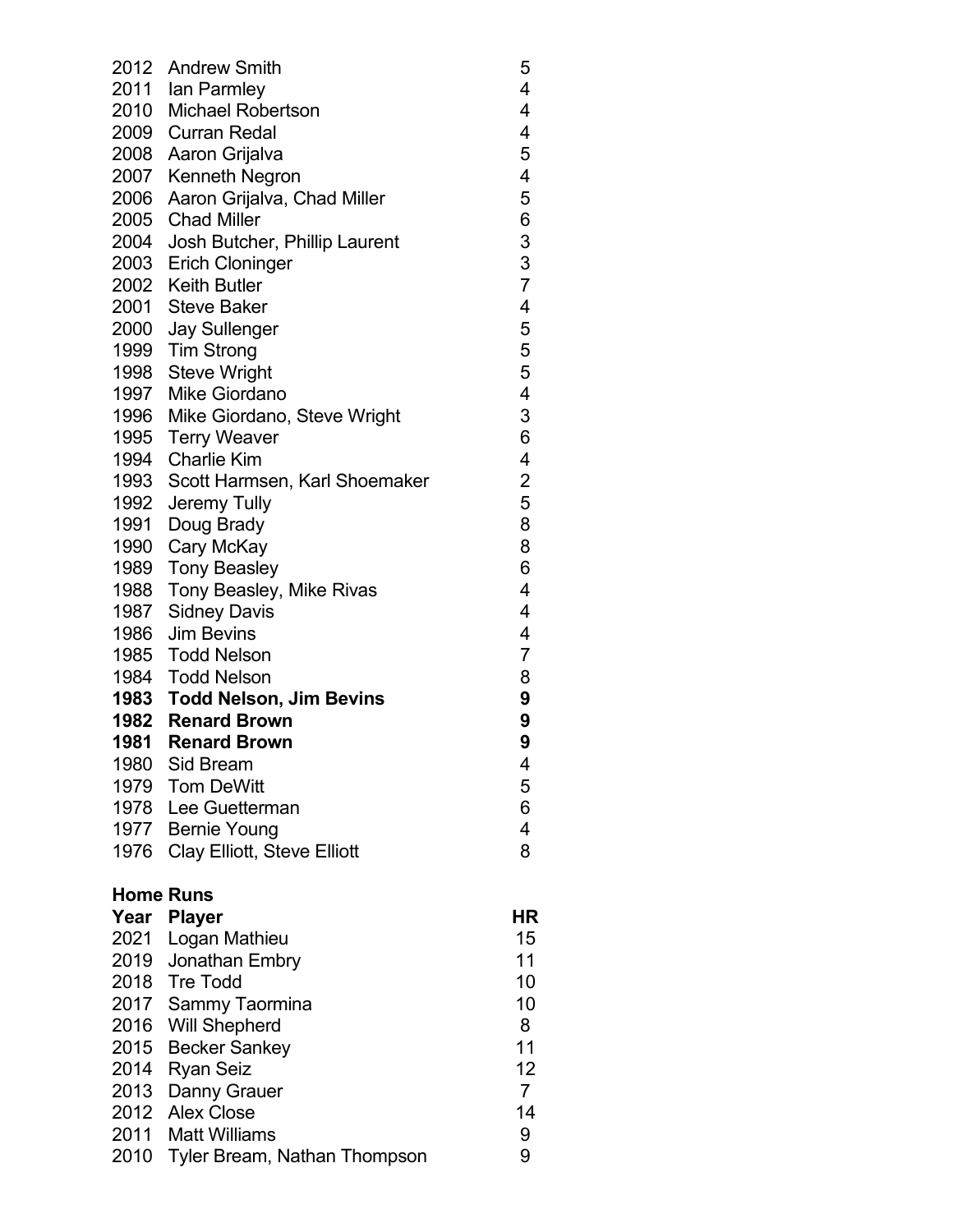| 2009 | Tyler Bream                                | 8              |
|------|--------------------------------------------|----------------|
| 2008 | Cody Brown                                 | 9              |
| 2007 | <b>Garrett Young</b>                       | 8              |
| 2006 | <b>Phillip Laurent</b>                     | 10             |
| 2005 | Aaron Grijalva                             | 11             |
| 2004 | <b>Carlos Garcia</b>                       | 10             |
| 2003 | Chad Bryan                                 | $\overline{7}$ |
| 2002 | Matt Hagen                                 | 18             |
| 2001 | <b>Steve Baker</b>                         | 11             |
| 2000 | <b>Trey Miller</b>                         | 12             |
| 1999 | Jim Clinton, Anthony Pennix, Scottie Scott | 10             |
| 1998 | <b>Steve Wright</b>                        | 18             |
| 1997 | <b>Steve Wright</b>                        | 11             |
| 1996 | <b>Steve Wright</b>                        | 11             |
| 1995 | <b>Jason Baker</b>                         | 14             |
| 1994 | Jeremy Tully, Charlie Kim                  | 7              |
| 1993 | <b>Bill Speek</b>                          | 9              |
| 1992 | Danny Brahn                                | 12             |
| 1991 | Danny Brahn                                | 9              |
| 1990 | <b>Todd Swisher</b>                        | 6              |
| 1989 | Doug Reynolds                              | 10             |
| 1988 | Cary McKay                                 | 11             |
| 1987 | $(3)$ tied with                            | 2              |
| 1986 | <b>Pat Sipe</b>                            | 20             |
| 1985 | <b>Pat Sipe</b>                            | 18             |
| 1984 | Pat Sipe                                   | 9              |
| 1983 | Pat Sipe                                   | 12             |
| 1982 | <b>Darrell Manuel</b>                      | 9              |
| 1981 | Sid Bream                                  | 19             |
| 1980 | Sid Bream                                  | 9              |
| 1979 | Sid Bream                                  | 8              |
| 1978 | <b>Ed Pollack</b>                          | $\overline{2}$ |
| 1977 | <b>Jeff Mincey</b>                         | 5              |
| 1976 | <b>Jeff Mincey</b>                         | 9              |
|      | <b>Stolen Bases</b>                        |                |
| Year | <b>Player</b>                              | <b>SB</b>      |
| 2021 | Jaylen Guy                                 | 15             |
| 2019 | Jonathan Embry, Tyler Galazin              | 11             |
| 2018 | D.J. Artis                                 | 26             |
|      | 2017 D.J. Artis                            | 23             |
|      | 2016 D.J. Artis                            | 23             |
| 2015 | <b>Will Shepherd</b>                       | 16             |
| 2014 | <b>Ashton Perritt</b>                      | 18             |
| 2013 | <b>Ryan Cordell</b>                        | 28             |
| 2012 | lan Parmley                                | 30             |
| 2011 | lan Parmley                                | 27             |
| 2010 | <b>Curran Redal</b>                        | 13             |
| 2009 | <b>Matt Williams</b>                       | 12             |
| 2008 | <b>Garrett Young</b>                       | 10             |
| 2007 | Kenneth Negron                             | 15             |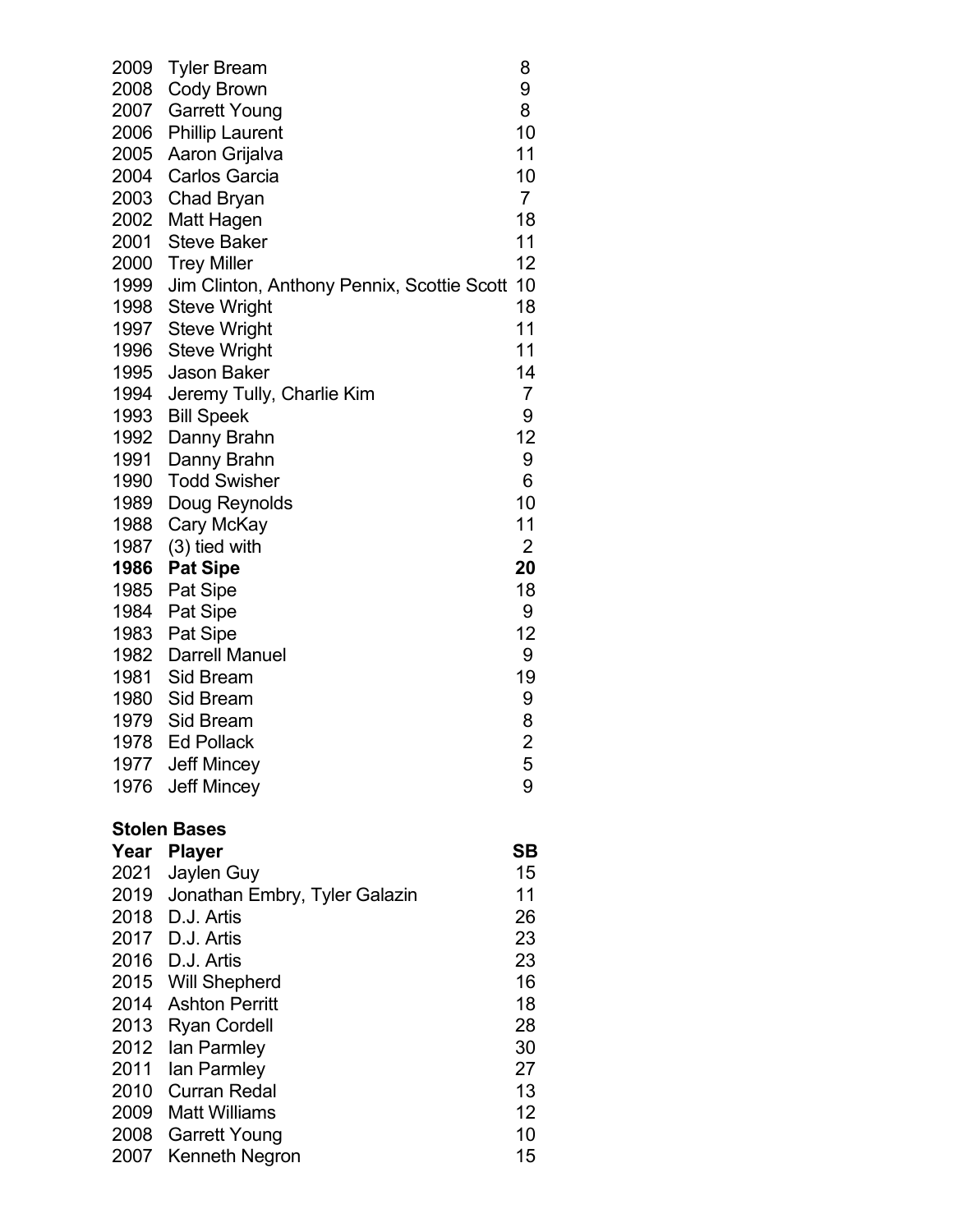| 2006         | <b>Chad Miller</b>                          | 24             |
|--------------|---------------------------------------------|----------------|
| 2005         | Aaron Grijalva                              | 13             |
| 2004         | Jeremiah Boles                              | 31             |
| 2003         | Larry Wayne York                            | 27             |
| 2002         | Joey Monahan                                | 25             |
| 2001         | Joey Monahan                                | 26             |
| 2000         | <b>Keith Butler</b>                         | 35             |
| 1999         | John Bona                                   | 20             |
| 1998         | <b>David Dalton</b>                         | 26             |
|              | 1997 David Dalton                           | 12             |
| 1996         | <b>David Dalton</b>                         | 8              |
| 1995         | Jon Horton                                  | 20             |
| 1994         | <b>Charlie Kim</b>                          | 11             |
| 1993         | <b>Charlie Kim</b>                          | 10             |
| 1992         | Mike Kreider, Joe Bonadio                   | 14             |
| 1991         | Doug Brady                                  | 18             |
| 1990         | <b>Todd Samples</b>                         | 22<br>24       |
| 1989         | <b>Tony Beasley</b><br>John McClintock      |                |
| 1988         |                                             | 18<br>14       |
| 1987         | <b>John McClintock</b><br><b>Ken Tomlin</b> | 19             |
| 1986<br>1985 | <b>Ken Tomlin</b>                           | 22             |
| 1984         | <b>Ken Tomlin</b>                           | 18             |
| 1983         | <b>Gary Wagner</b>                          | 46             |
| 1982         | <b>Steve Younts</b>                         | 22             |
| 1981         | <b>Steve Younts</b>                         | 17             |
| 1980         | Sid Bream                                   | 17             |
|              | 1979 Sid Bream                              | $\overline{7}$ |
| 1978         | <b>Bernie Young</b>                         | 13             |
| 1977         | <b>Clay Elliott</b>                         | 17             |
| 1976         | <b>Curt Christians</b>                      | 33             |
|              |                                             |                |
| Walks        |                                             |                |
| Year         | <b>Player</b>                               | BВ             |
| 2021         | <b>Gray Betts</b>                           | 36             |
| 2019         | Jonathan Embry                              | 59             |
| 2018         | <b>Tre Todd</b>                             | 60             |
| 2017         | D.J. Artis                                  | 62             |
| 2016         | D.J. Artis                                  | 52             |
| 2015         | <b>Becker Sankey</b>                        | 29             |
| 2014         | <b>Nick Lacik</b>                           | 29             |
| 2013         | <b>Alex Close</b>                           | 27             |
| 2012         | lan Parmley                                 | 36             |
| 2011         | lan Parmley                                 | 25             |
| 2010         | <b>Curran Redal</b>                         | 24             |
| 2009         | <b>Matt Williams</b>                        | 24             |
| 2008         | <b>Garrett Young</b>                        | 25             |
| 2007         | David Giammaresi                            | 28             |
|              | 2006 Chad Miller                            | 44             |
| 2005         | <b>Michael Just</b>                         | 34             |
| 2004         | <b>Phillip Laurent</b>                      | 27             |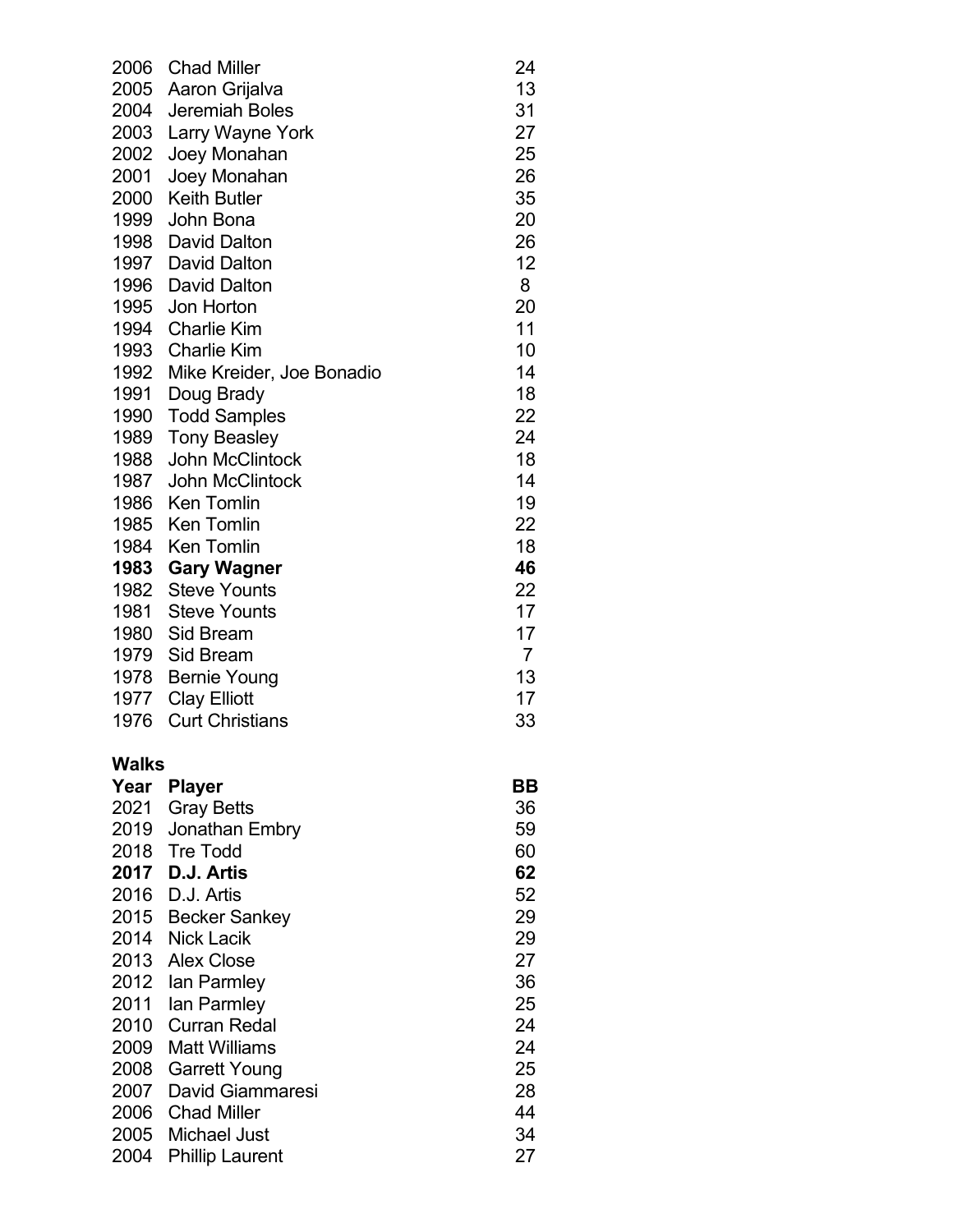| 2003 | Doug Bechtold                    | 24         |
|------|----------------------------------|------------|
| 2002 | <b>Kelly Knouse</b>              | 31         |
| 2001 | Joey Monahan                     | 29         |
| 2000 | <b>Scottie Scott</b>             | 26         |
| 1999 | <b>Scottie Scott</b>             | 46         |
| 1998 | <b>Trey Miller</b>               | 31         |
| 1997 | <b>Steve Wright</b>              | 24         |
| 1996 | <b>Ben Barker</b>                | 18         |
| 1995 | <b>Ryan Hutchinson</b>           | 30         |
| 1994 | <b>Charlie Kim</b>               | 28         |
| 1993 | <b>Charlie Kim</b>               | 34         |
| 1992 | <b>Charlie Kim</b>               | 26         |
| 1991 | <b>Mike Kreider</b>              | 24         |
| 1990 | Jamey Mason, Doug Brady          | 33         |
| 1989 | <b>Todd Swisher</b>              | 24         |
| 1988 | <b>Jamey Mason</b>               | 34         |
| 1987 | Mike Rivas, Rodney Carter        | 17         |
| 1986 | <b>Jeff Edwards</b>              | 49         |
| 1985 | <b>Jeff Edwards</b>              | 38         |
| 1984 | <b>Ken Tomlin</b>                | 24         |
| 1983 | Dave Bream                       | 32         |
| 1982 | <b>Tom Sweat</b>                 | 34         |
| 1981 | <b>Renard Brown</b>              | 40         |
| 1980 | Sid Bream                        | 34         |
|      | 1979 Ronnie McGuire              | 28         |
| 1978 | Lee Guetterman                   | 22         |
| 1977 | <b>Mike Dolan</b>                | 33         |
|      | 1976 Ed Pollock                  | 40         |
|      | Earned Run Average (min. 50 inn) |            |
|      | Year Pitcher                     | <b>ERA</b> |
|      | 2021 Trevor DeLaite              | 2.17       |
|      | 2019 Garret Price                | 3.15       |
| 2018 | <b>Jackson Bertsch</b>           | 3.94       |
|      | 2017 Evan Mitchell               | ר מ        |

| Jackson Bertsch                | ა.94 |
|--------------------------------|------|
| Evan Mitchell                  | 2.93 |
| 2016 Evan Mitchell             | 3.96 |
| 2015<br>Jared Lyons            | 1.99 |
| 2014<br><b>Shawn Clowers</b>   | 0.83 |
| 2013<br><b>Josh Richardson</b> | 2.40 |
| 2012<br>John Niggli            | 2.17 |
| 2011<br>Keegan Linza           | 2.08 |
| <b>Shawn Teufel</b>            | 2.44 |
| 2009<br><b>Andrew Wilson</b>   | 3.52 |
| 2008<br>Ryan Page              | 2.76 |
| 2007 Tim John                  | 3.00 |
| 2006<br>Ryan Page              | 3.59 |
| 2005<br>Ryan Page              | 3.09 |
| 2004<br><b>Chris Zuvich</b>    | 4.69 |
| 2003<br>David Bechtold         | 2.99 |
| Steve Horstman                 | 4.48 |
|                                |      |

2001 Anthony Pennix 3.16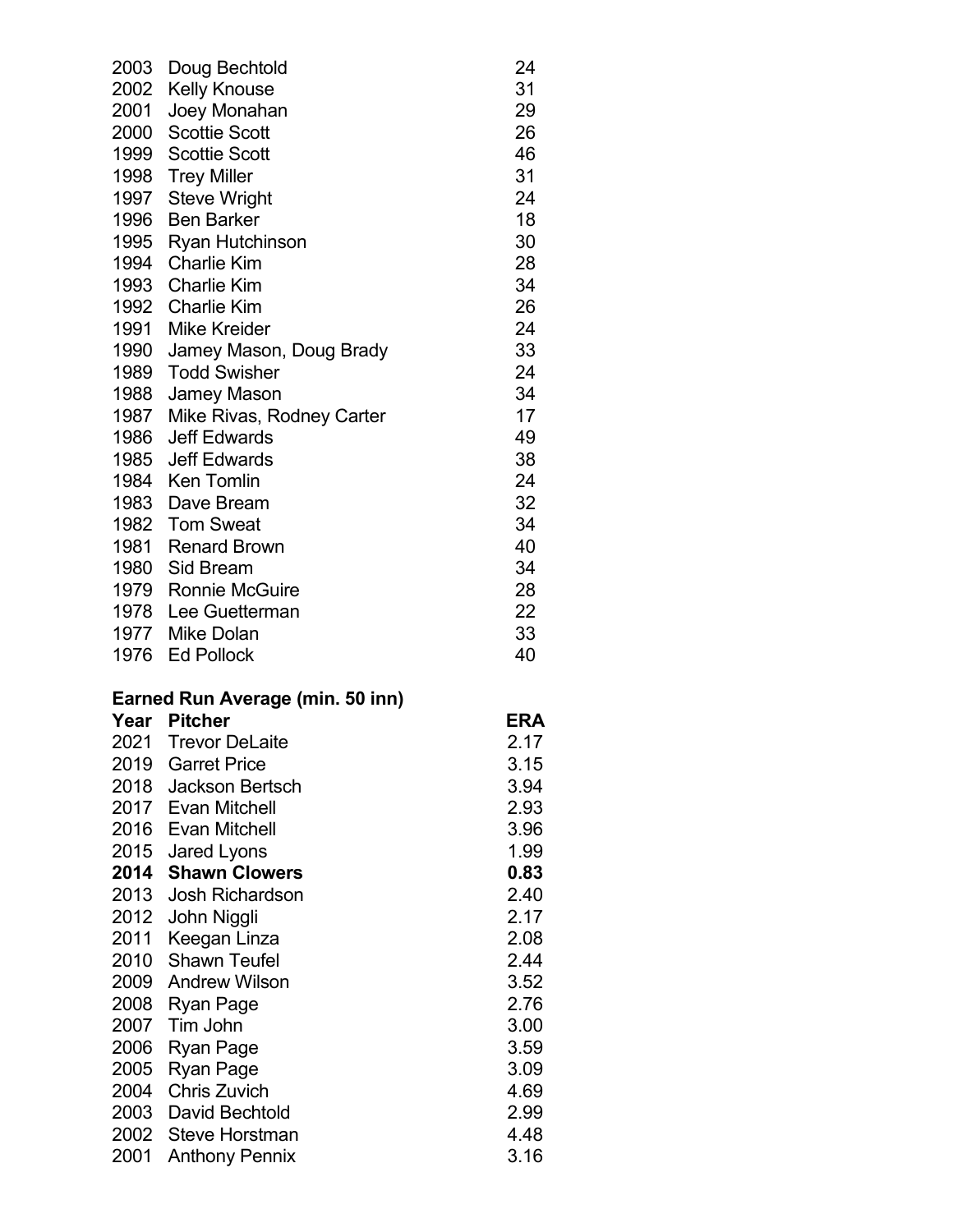| 2000 | Dan Valentin          | 2.76 |
|------|-----------------------|------|
| 1999 | <b>Anthony Pennix</b> | 3.48 |
| 1998 | <b>Brian Harrell</b>  | 4.20 |
| 1997 | Benji Miller          | 4.20 |
| 1996 | <b>Tim Bickers</b>    | 3.30 |
| 1995 | <b>Brad Gunter</b>    | 3.12 |
| 1994 | Kris Morton           | 3.60 |
| 1993 | <b>Rich Humphrey</b>  | 2.35 |
| 1992 | <b>Rich Humphrey</b>  | 2.89 |
| 1991 | <b>Kris Morton</b>    | 3.12 |
| 1990 | <b>Frank Speek</b>    | 2.36 |
| 1989 | <b>Frank Speek</b>    | 3.01 |
| 1988 | <b>Randy Tomlin</b>   | 3.36 |
| 1987 | <b>Randy Tomlin</b>   | 3.77 |
| 1986 | Niles Creekmore       | 3.09 |
| 1985 | <b>Kevin Napier</b>   | 3.56 |
| 1984 | <b>Kevin Napier</b>   | 4.07 |
| 1983 | Kevin Napier          | 3.20 |
| 1982 | Doug Smith            | 3.51 |
| 1981 | Lee Guetterman        | 2.66 |
| 1980 | Doug Smith            | 1.92 |
| 1979 | Lee Guetterman        | 3.53 |
| 1978 | Marc Leatherwood      | 2.79 |
| 1977 | Marc Leatherwood      | 3.24 |
| 1976 | <b>Grant Odell</b>    | 2.77 |

### **Wins**

| Year | <b>Player</b>                      | Wins |
|------|------------------------------------|------|
|      | 2021 Trevor DeLaite                | 12   |
|      | 2019 Andrew McInvale               | 10   |
|      | 2018 Zach Clinton, Garret Price    | 7    |
|      | 2017 Evan Mitchell                 | 6    |
| 2016 | <b>Shane Quarterley</b>            | 6    |
| 2015 | Jared Lyons                        | 8    |
| 2014 | <b>Trey Lambert</b>                | 11   |
| 2013 | <b>Trey Lambert</b>                | 8    |
| 2012 | John Niggli                        | 9    |
| 2011 | Keegan Linza                       | 11   |
| 2010 | <b>Shawn Teufel</b>                | 10   |
|      | 2009 Shawn Teufel                  | 9    |
|      | 2008 David Stokes, Dustin Umberger | 8    |
|      | 2007 David Stokes                  | 8    |
|      | 2006 Ryan Page                     | 9    |
| 2005 | Michael Solbach, Chris Zuvich      | 8    |
| 2004 | David Bechtold                     | 6    |
| 2003 | <b>Billy Daniels</b>               | 6    |
| 2002 | Jason Jones                        | 11   |
| 2001 | Alex Dooley, Anthony Pennix        | 8    |
|      | 2000 Dan Valentin                  | 9    |
| 1999 | Darren Adams                       | 6    |
| 1998 | <b>Tim Harrell</b>                 | 9    |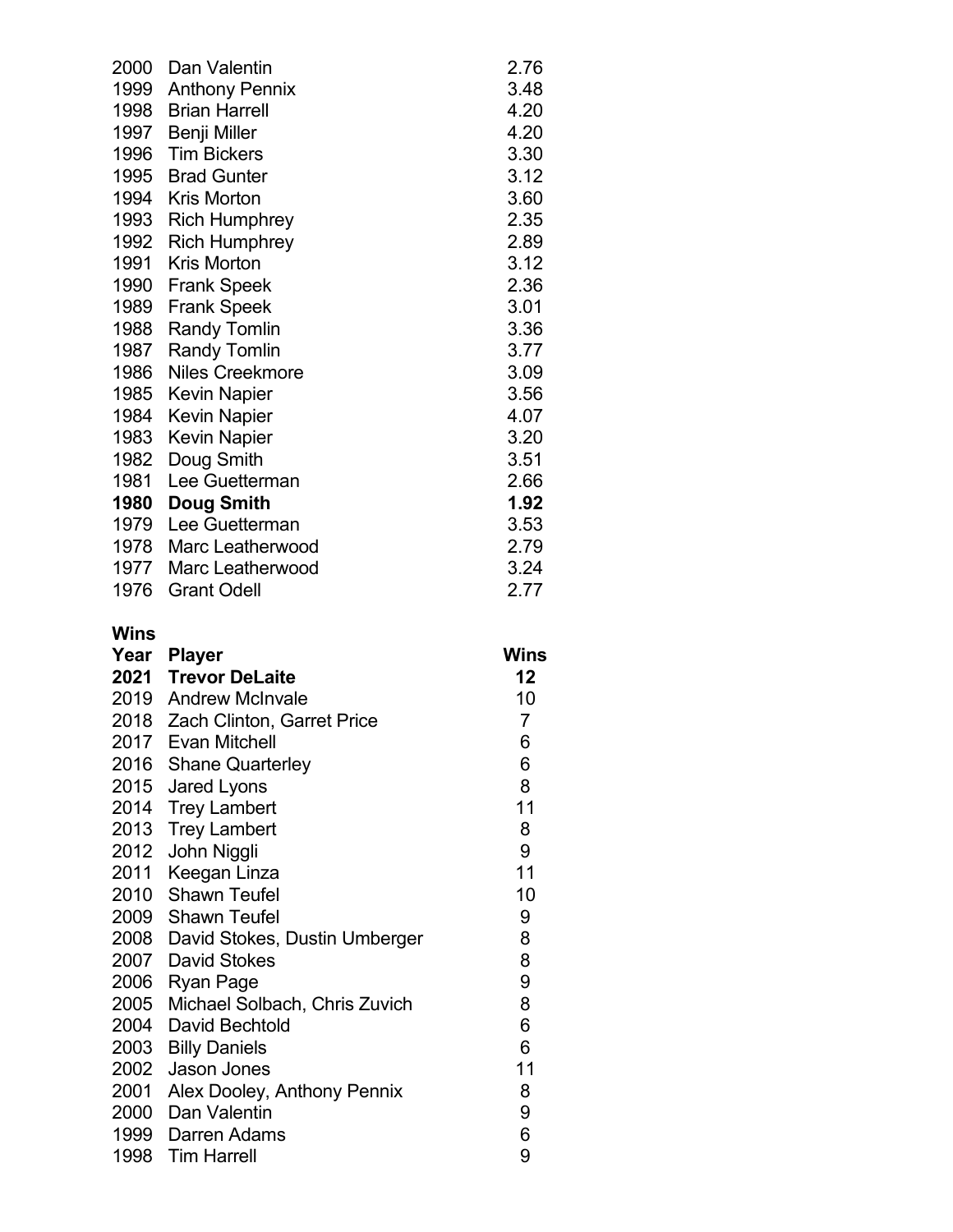| 1997 | Benji Miller                  | 7              |
|------|-------------------------------|----------------|
| 1996 | <b>Mike Brown</b>             | 5              |
| 1995 | <b>Tim Harrell</b>            | 8              |
| 1994 | <b>Kurt Harris</b>            | 5              |
| 1993 | <b>Rich Humphrey</b>          | 8              |
| 1992 | Rodney Ashby, Tim Collins     | 5              |
| 1991 | Kris Morton, Mike Torrance    | 5              |
| 1990 | <b>Frank Speek</b>            | 9              |
| 1989 | <b>Frank Speek</b>            | 8              |
| 1988 | <b>Randy Tomlin</b>           | 6              |
| 1987 | <b>Randy Tomlin</b>           | 5              |
| 1986 | <b>Niles Creekmore</b>        | 8              |
| 1985 | <b>Kevin Napier</b>           | 8              |
| 1984 | <b>Kevin Napier</b>           | 6              |
| 1983 | $(3)$ tied with               | 8              |
| 1982 | Doug Smith                    | 9              |
| 1981 | Lee Guetterman                | 10             |
| 1980 | Lee Guetterman                | 10             |
| 1979 | <b>David Harris</b>           | $\overline{7}$ |
| 1978 | Marc Leatherwood              | 6              |
| 1977 | Marc Leatherwood              | 6              |
| 1976 | Grant Odell, Marc Leatherwood | 9              |
|      |                               |                |

## **Strikeouts**

| Year | <b>Player</b>           | SO  |
|------|-------------------------|-----|
| 2021 | <b>Trevor DeLaite</b>   | 88  |
| 2019 | <b>Andrew McInvale</b>  | 101 |
| 2018 | <b>Jackson Bertsch</b>  | 86  |
| 2017 | <b>Jack DeGroat</b>     | 58  |
| 2016 | <b>Jack DeGroat</b>     | 65  |
| 2015 | Jared Lyons             | 100 |
| 2014 | Parker Bean             | 78  |
| 2013 | <b>Brooks Roy</b>       | 51  |
| 2012 | John Niggli             | 68  |
| 2011 | <b>Steven Evans</b>     | 83  |
| 2010 | <b>Shawn Teufel</b>     | 92  |
| 2009 | <b>Shawn Teufel</b>     | 72  |
| 2008 | <b>Dustin Umberger</b>  | 88  |
| 2007 | <b>David Stokes</b>     | 61  |
| 2006 | <b>Phillip Thompson</b> | 77  |
| 2005 | <b>Chris Zuvich</b>     | 79  |
| 2004 | <b>Chris Zuvich</b>     | 75  |
| 2003 | David Bechtold          | 67  |
| 2002 | Jason Jones             | 81  |
| 2001 | Dan Valentin            | 86  |
| 2000 | Dan Valentin            | 100 |
| 1999 | <b>Kurt Reese</b>       | 54  |
| 1998 | <b>Benji Miller</b>     | 119 |
| 1997 | <b>Mike Brown</b>       | 95  |
| 1996 | <b>Mike Brown</b>       | 81  |
| 1995 | Mike Brown              | 72  |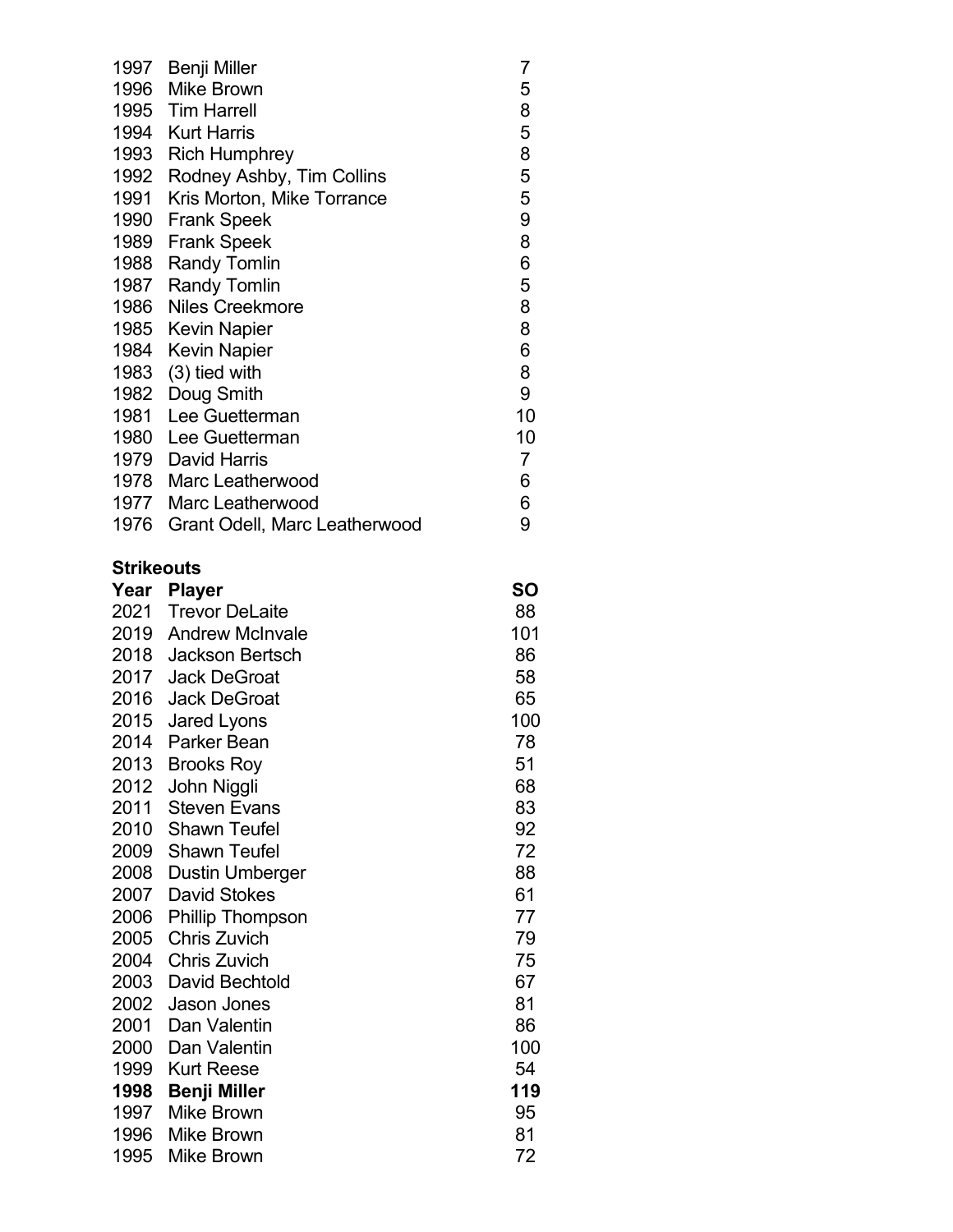| 1994 | <b>Kris Morton</b>     | 61 |
|------|------------------------|----|
| 1993 | <b>Rich Humphrey</b>   | 73 |
| 1992 | <b>Rich Humphrey</b>   | 62 |
| 1991 | Kris Morton            | 52 |
| 1990 | <b>Frank Speek</b>     | 93 |
| 1989 | <b>Frank Speek</b>     | 63 |
| 1988 | <b>Randy Tomlin</b>    | 90 |
| 1987 | <b>Randy Tomlin</b>    | 64 |
| 1986 | <b>Randy Tomlin</b>    | 57 |
| 1985 | <b>Kevin Napier</b>    | 55 |
| 1984 | <b>Kevin Napier</b>    | 52 |
| 1983 | <b>Niles Creekmore</b> | 43 |
| 1982 | Doug Smith             | 77 |
| 1981 | Lee Guetterman         | 81 |
| 1980 | Lee Guetterman         | 67 |
| 1979 | David Harris           | 55 |
| 1978 | Marc Leatherwood       | 32 |
| 1977 | <b>Grant Odell</b>     | 39 |
| 1976 | <b>Grant Odell</b>     | 68 |

## **Saves**

| Year | <b>Player</b>                    | SV                                    |
|------|----------------------------------|---------------------------------------|
|      | 2021 Fraser Ellard               | $\overline{7}$                        |
|      | 2019 Evan Brabrand               | 13                                    |
|      | 2018 Garret Price                | 5                                     |
|      | 2017 Jack DeGroat                | $\overline{\mathbf{4}}$               |
|      | 2016 Shane Quarterley            | $\overline{7}$                        |
|      | 2015 Alex Close                  | 6                                     |
|      | 2014 Ashton Perritt              | 12                                    |
|      | 2013 Ashton Perritt              | 10                                    |
|      | 2012 Jacob Kemmerer              | 3                                     |
|      | 2011 Garrett Baker, Dane Beakler |                                       |
| 2010 | <b>Josh Richardson</b>           | 3653554                               |
|      | 2009 Andrew Wilson               |                                       |
|      | 2008 Steven Evans                |                                       |
|      | 2007 Tim John                    |                                       |
| 2006 | <b>Phillip Thompson</b>          |                                       |
| 2005 | <b>Phillip Thompson</b>          |                                       |
| 2004 | <b>Stephen Williams</b>          | $\frac{3}{3}$                         |
| 2003 | <b>Stephen Williams</b>          |                                       |
| 2002 | Jonathan Schneider               | 8                                     |
| 2001 | Josh Brey                        | 10                                    |
| 2000 | <b>Josh Brey</b>                 | 16                                    |
| 1999 | <b>Rich Harrell</b>              | 3                                     |
| 1998 | Paige Hurley                     | $\begin{array}{c} 2 \\ 1 \end{array}$ |
| 1997 | Joel Fenske, Phil Kojack         |                                       |
| 1996 | <b>Jason Dellinger</b>           |                                       |
|      | 1995 (3) tied with               |                                       |
| 1994 | <b>Tim Bickers</b>               | 62324                                 |
|      | 1993 Tim Bickers                 |                                       |
|      | 1992 Chris Wick                  |                                       |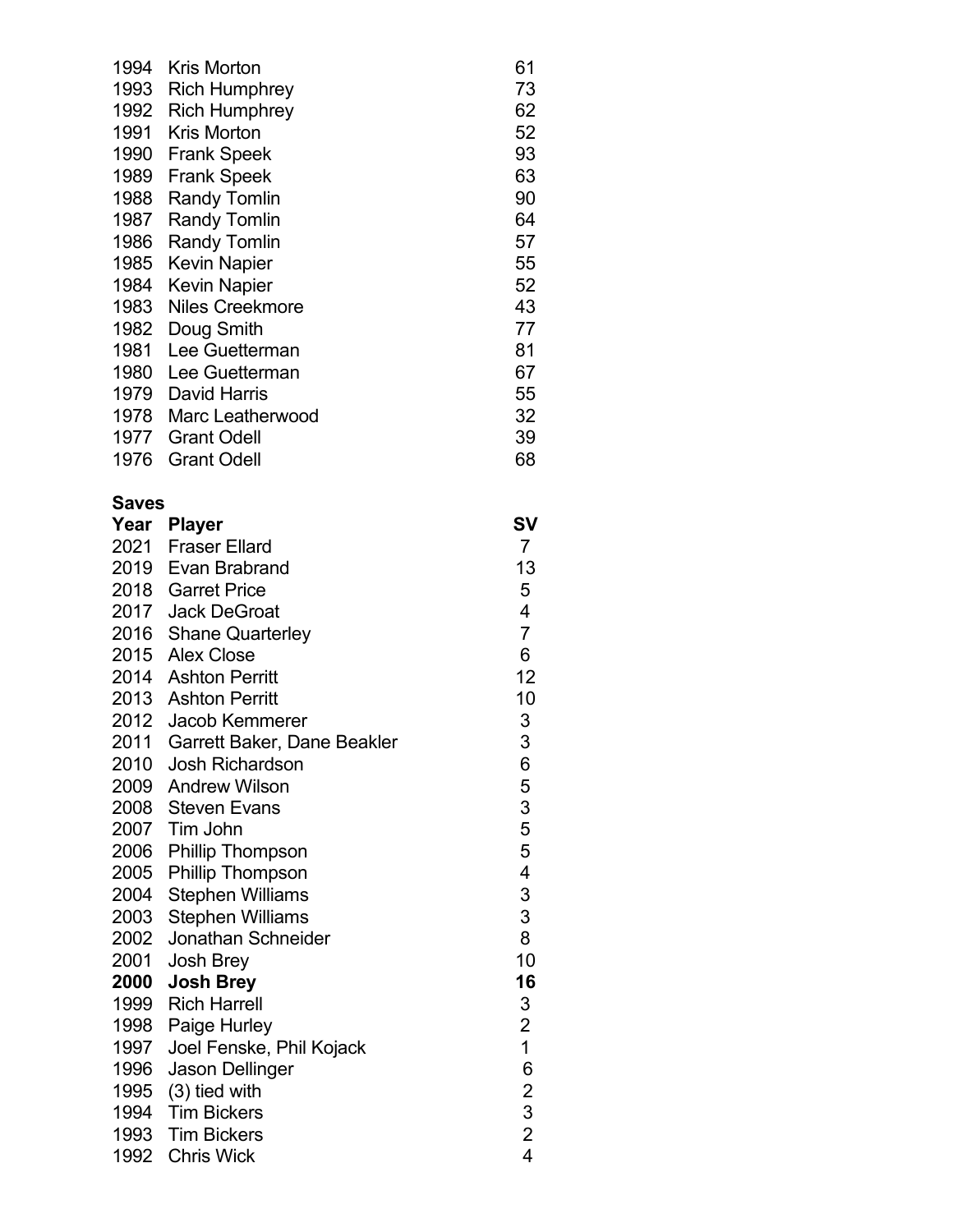| 1991 | $(3)$ tied with                  | 2 |
|------|----------------------------------|---|
| 1990 | Derek Syrjala                    | 2 |
| 1989 | <b>Mike Linch</b>                | 2 |
| 1988 | $(3)$ tied with                  | 1 |
| 1987 | <b>Brooks Lowe</b>               |   |
| 1986 | Clint Horsley, Kevin Napier      | 2 |
| 1985 | John Barrick, Clint Horsley      | 3 |
|      | 1984 Walter Dacuycuy             | 2 |
| 1983 | Joe Clark                        | 4 |
| 1982 | <b>Todd Nelson, Mark Simmons</b> | 3 |
| 1981 | Doug Smith                       | 6 |
| 1980 | Doug Smith                       | 8 |
| 1979 | Marc Leatherwood, Bernard Miller | 1 |
| 1978 | Marc Leatherwood, Grant O'Dell   |   |
| 1977 | Matt Royer                       |   |
|      |                                  |   |

#### **Appearances**

| Year | <b>Player</b>            | APP |
|------|--------------------------|-----|
| 2021 | <b>Fraser Ellard</b>     | 26  |
| 2019 | <b>Garret Price</b>      | 29  |
| 2018 | <b>Garret Price</b>      | 23  |
| 2017 | <b>Jack DeGroat</b>      | 23  |
| 2016 | <b>Shane Quarterley</b>  | 26  |
| 2015 | <b>Shawn Clowers</b>     | 19  |
| 2014 | <b>Shawn Clowers</b>     | 23  |
| 2013 | <b>Josh Richardson</b>   | 23  |
| 2012 | <b>Patrick Bankemper</b> | 26  |
| 2011 | <b>Garrett Baker</b>     | 25  |
| 2010 | Dane Beakler             | 26  |
| 2009 | <b>Carter Browning</b>   | 29  |
| 2008 | <b>Tyler Light</b>       | 22  |
| 2007 | Tim John                 | 28  |
| 2006 | Tim John                 | 25  |
| 2005 | <b>Phillip Thompson</b>  | 23  |
| 2004 | <b>Michael Schaeffer</b> | 24  |
| 2003 | <b>Robbie Seville</b>    | 26  |
| 2002 | Jonathan Schneider       | 33  |
| 2001 | <b>Josh Brey</b>         | 27  |
| 2000 | <b>Josh Brey</b>         | 27  |
| 1999 | <b>Rich Harrell</b>      | 21  |
| 1998 | Paige Hurley             | 21  |
| 1997 | <b>Mike Brown</b>        | 21  |
| 1996 | Jason Dellinger          | 20  |
| 1995 | <b>Tim Bickers</b>       | 23  |
| 1994 | <b>Tim Bickers</b>       | 25  |
| 1993 | <b>Tim Bickers</b>       | 19  |
| 1992 | <b>Chris Wick</b>        | 27  |
| 1991 | <b>Chris Wick</b>        | 19  |
| 1990 | <b>Frank Speek</b>       | 17  |
| 1989 | <b>Frank Speek</b>       | 13  |
|      | <b>Toby Toburen</b>      | 13  |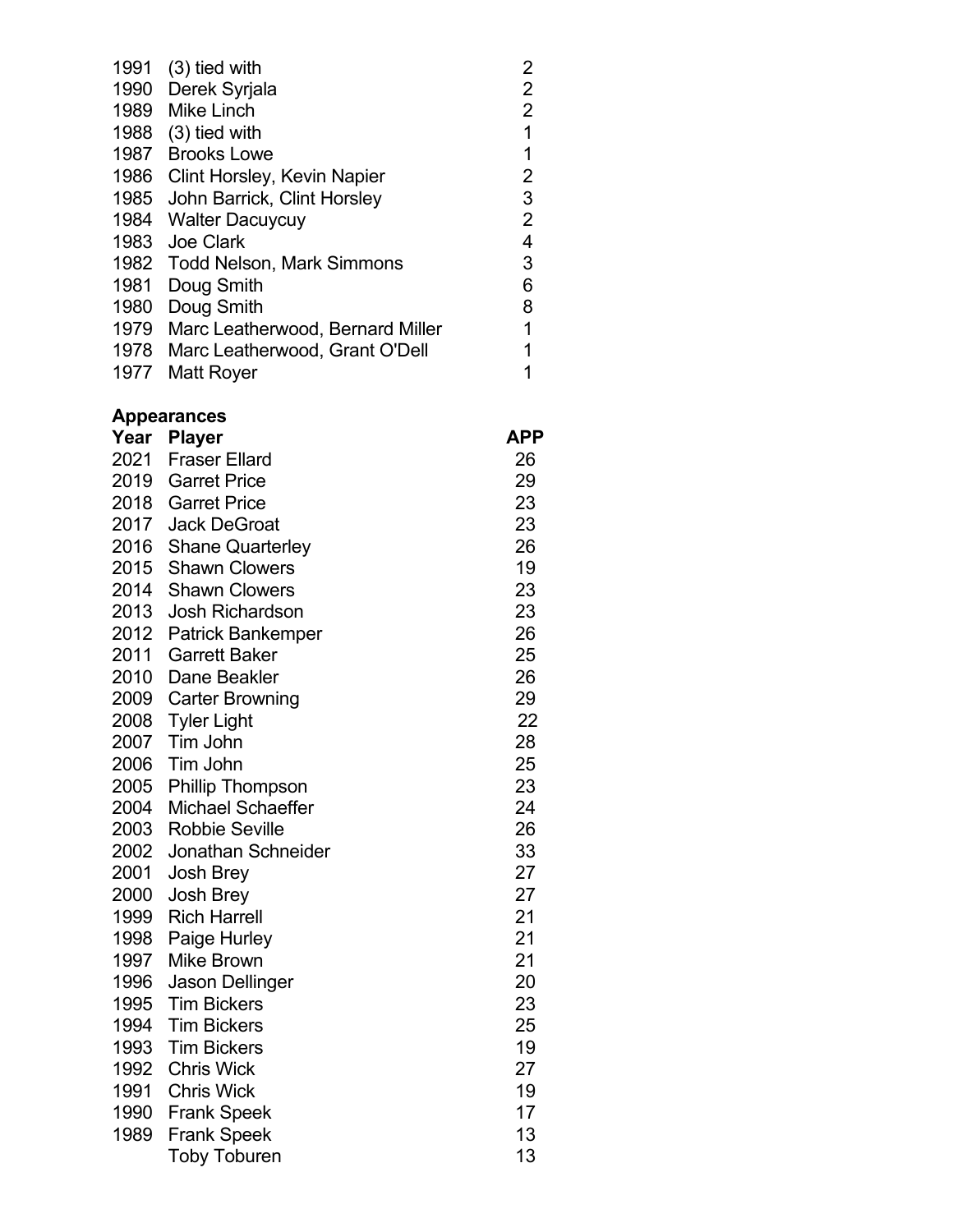| 1988 | <b>Randy Tomlin</b>  | 18 |
|------|----------------------|----|
| 1987 | <b>Brooks Lowe</b>   | 16 |
|      | 1986 Clint Horsley   | 15 |
|      | 1985 Clint Horsley   | 18 |
|      | 1984 Kevin Napier    | 14 |
| 1983 | Kyle Bryan           | 14 |
| 1982 | Doug Smith           | 20 |
| 1981 | Doug Smith           | 25 |
| 1980 | Doug Smith           | 22 |
| 1979 | Lee Guetterman       | 11 |
|      | Marc Leatherwood     | 11 |
| 1978 | Marc Leatherwood     | 14 |
| 1977 | <b>Gregg Cashion</b> | 13 |
| 1976 | Jim Fisher           | 17 |

# **Innings Pitched**

| Year | <b>Player</b>           | IP    |
|------|-------------------------|-------|
| 2021 | <b>Trevor DeLaite</b>   | 107.2 |
| 2019 | <b>Andrew McInvale</b>  | 103.0 |
| 2018 | <b>Zach Clinton</b>     | 79.2  |
| 2017 | <b>Evan Mitchell</b>    | 73.2  |
| 2016 | <b>Evan Mitchell</b>    | 75.0  |
| 2015 | <b>Jared Lyons</b>      | 99.2  |
| 2014 | <b>Trey Lambert</b>     | 109.0 |
| 2013 | <b>Trey Lambert</b>     | 89.0  |
| 2012 | John Niggli             | 103.2 |
| 2011 | Keegan Linza            | 108.0 |
| 2010 | <b>Shawn Teufel</b>     | 103.1 |
| 2009 | <b>Shawn Teufel</b>     | 72.2  |
| 2008 | <b>David Stokes</b>     | 100.0 |
| 2007 | <b>Dustin Umberger</b>  | 95.0  |
| 2006 | <b>Phillip Thompson</b> | 92.2  |
| 2005 | <b>Michael Solbach</b>  | 106.1 |
| 2004 | Jason Jones             | 74.1  |
| 2003 | David Bechtold          | 78.1  |
| 2002 | <b>Jason Jones</b>      | 104.0 |
| 2001 | Dan Valentin            | 94.0  |
| 2000 | <b>Brian Adams</b>      | 101.7 |
| 1999 | <b>Josh Brey</b>        | 73.3  |
| 1998 | <b>Tim Harrell</b>      | 104.7 |
| 1997 | <b>Mike Brown</b>       | 100.7 |
| 1996 | <b>Mike Brown</b>       | 78.0  |
| 1995 | <b>Brad Gunter</b>      | 78.0  |
| 1994 | <b>Kris Morton</b>      | 90.0  |
| 1993 | <b>Rich Humphrey</b>    | 111.0 |
| 1992 | <b>Rich Humphrey</b>    | 84.0  |
| 1991 | Mac McDowell            | 65.0  |
| 1990 | <b>Frank Speek</b>      | 126.0 |
| 1989 | <b>Frank Speek</b>      | 89.7  |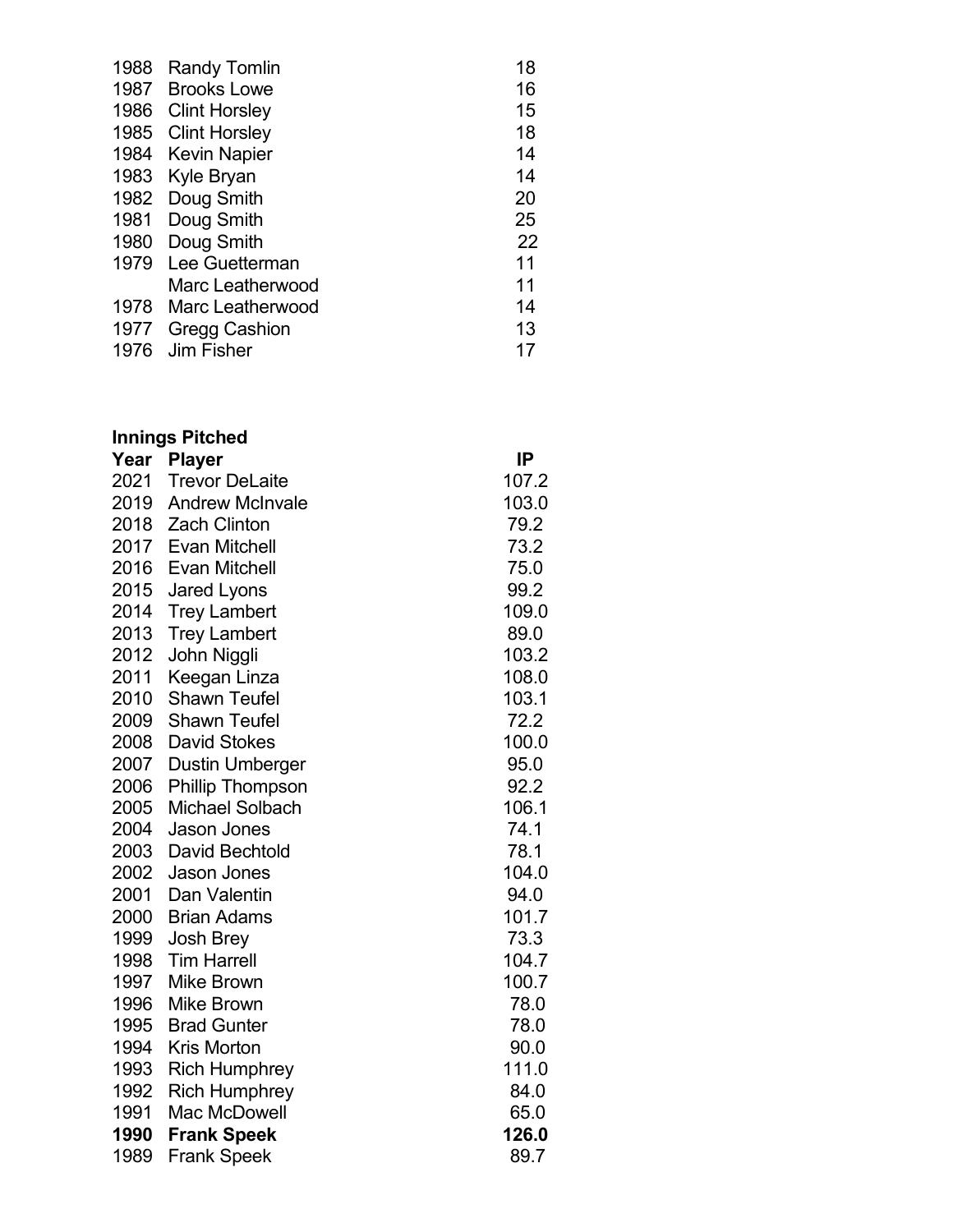| 1988 | <b>Randy Tomlin</b>    | 107.0 |
|------|------------------------|-------|
| 1987 | <b>Randy Tomlin</b>    | 86.0  |
| 1986 | <b>Niles Creekmore</b> | 81.7  |
|      | 1985 Kevin Napier      | 81.0  |
|      | 1984 Kevin Napier      | 84.0  |
| 1983 | Kyle Bryan             | 89.7  |
| 1982 | Doug Smith             | 125.7 |
| 1981 | Lee Guetterman         | 121.7 |
| 1980 | Lee Guetterman         | 84.3  |
| 1979 | <b>David Harris</b>    | 68.3  |
| 1978 | Lee Guetterman         | 67.0  |
| 1977 | Marc Leatherwood       | 61.7  |
| 1976 | <b>Grant Odell</b>     | 91.0  |
|      |                        |       |

### **Complete Games**

| Year | <b>Player</b>                     | CG                       |
|------|-----------------------------------|--------------------------|
| 2021 | <b>Trevor DeLaite</b>             | 5                        |
| 2019 | None                              |                          |
| 2018 | None                              |                          |
| 2017 | <b>Caleb Evans</b>                | $\overline{1}$           |
| 2016 | <b>Evan Mitchell</b>              | 3                        |
| 2015 | <b>Jared Lyons</b>                | 33335323                 |
| 2014 | <b>Trey Lambert</b>               |                          |
| 2013 | Trey Lambert, Josh Richardson     |                          |
| 2012 | <b>Patrick Eckelbarger</b>        |                          |
| 2011 | Keegan Linza                      |                          |
| 2010 | <b>Shawn Teufel</b>               |                          |
| 2009 | <b>Steven Evans</b>               |                          |
| 2008 | Ryan Page                         |                          |
| 2007 | None                              |                          |
| 2006 | Ryan Page, Michael Solbach        | $\overline{\mathbf{1}}$  |
| 2005 | <b>Michael Solbach</b>            | 5                        |
| 2004 | <b>Jason Jones</b>                | $\frac{2}{1}$            |
| 2003 | David Bechtold, Michael Schaeffer |                          |
| 2002 | <b>Jason Jones</b>                | 3                        |
| 2001 | Dan Valentin                      | 4                        |
|      | 2000 Brian Adams                  | $\overline{\mathcal{A}}$ |
|      | 1999 Kurt Reese                   | $\frac{2}{7}$            |
|      | 1998 Brian Harrell                |                          |
|      | 1997 Mike Brown                   | 5<br>3<br>3              |
| 1996 | <b>Tim Bickers</b>                |                          |
|      | <b>Mike Brown</b>                 |                          |
| 1995 | <b>Brad Gunter</b>                | 5                        |
| 1994 | <b>Kris Morton</b>                | 3                        |
| 1993 | <b>Rich Humphrey</b>              | 10                       |
| 1992 | <b>Rich Humphrey</b>              | 4                        |
| 1991 | $(3)$ tied with                   | $\overline{2}$           |
| 1990 | <b>Frank Speek</b>                | 10                       |
| 1989 | <b>Frank Speek</b>                | $\overline{7}$           |
| 1988 | <b>Randy Tomlin</b>               | 9                        |
| 1987 | <b>Randy Tomlin</b>               | $\overline{7}$           |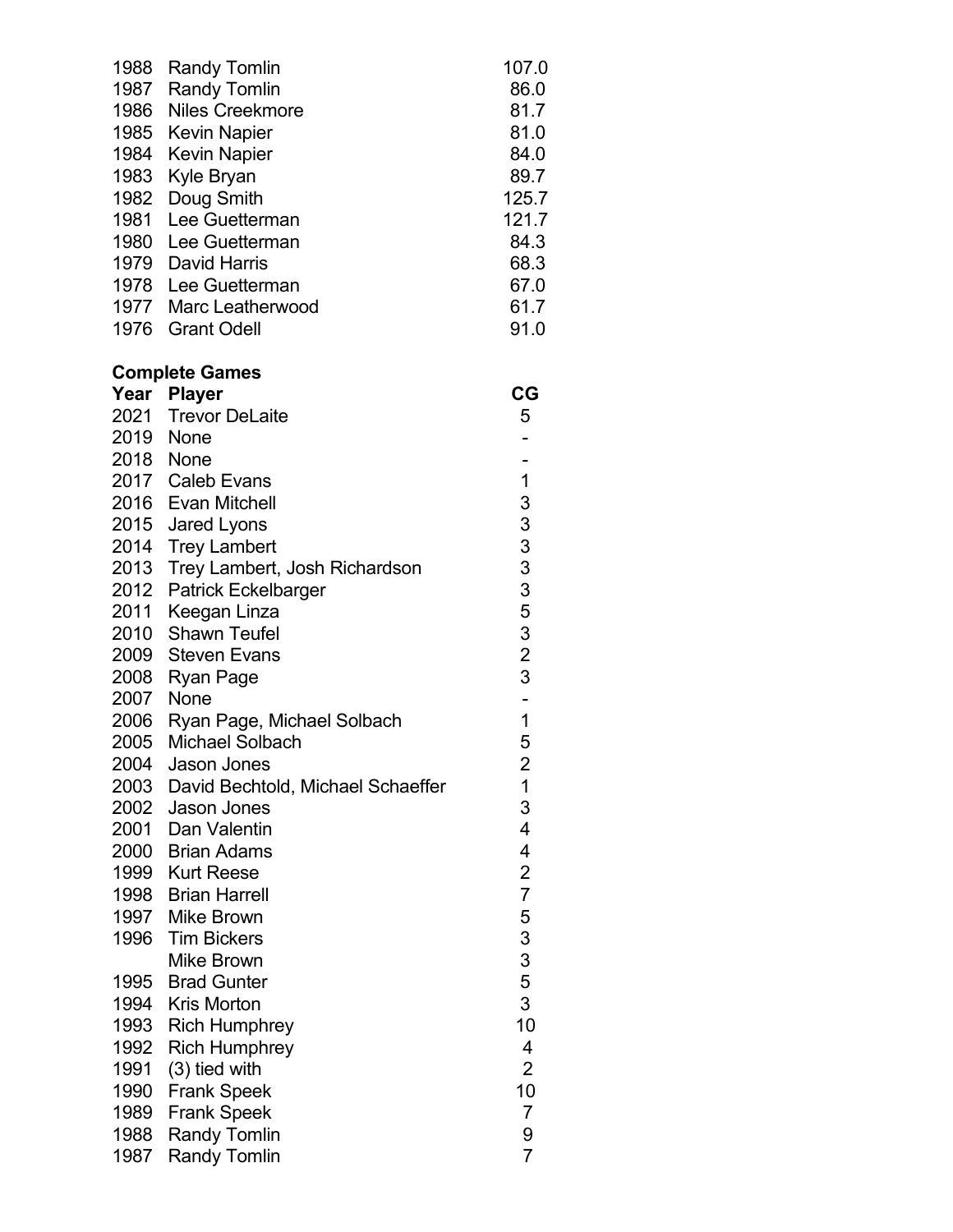| 1986 | Niles Creekmore       |    |
|------|-----------------------|----|
|      | 1985 Niles Creekmore  | 3  |
|      | <b>Kevin Napier</b>   | 3  |
|      | 1984 Kevin Napier     | 8  |
|      | 1983 Kyle Bryan       | 9  |
|      | 1982 Doug Smith       | 11 |
|      | 1981 Lee Guetterman   | 10 |
|      | 1980 Lee Guetterman   | 9  |
|      | 1979 Lee Guetterman   | 5  |
|      | David Harris          | 5  |
|      | 1978 Lee Guetterman   | 6  |
|      | 1977 Marc Leatherwood | 6  |
| 1976 | Grant Odell           | 8  |

## **Shutouts**

| Year | <b>Player</b>              | SHO                                        |
|------|----------------------------|--------------------------------------------|
| 2021 | <b>Trevor DeLaite</b>      | 3                                          |
| 2019 | none                       | 0                                          |
| 2018 | none                       | 0                                          |
| 2017 | none                       | $\mathbf 0$                                |
| 2016 | none                       |                                            |
| 2015 | Jared Lyons                | $\begin{array}{c} 3 \\ 2 \\ 2 \end{array}$ |
| 2014 | <b>Trey Lambert</b>        |                                            |
| 2013 | <b>Blake Fulghum</b>       |                                            |
|      | <b>Josh Richardson</b>     | 1                                          |
| 2012 | <b>Patrick Eckelbarger</b> | $\overline{\mathbf{c}}$                    |
| 2011 | <b>Steven Evans</b>        | $\mathbf 1$                                |
| 2010 | Shawn Teufel               | $\mathbf 1$                                |
| 2009 | none                       | $\overline{0}$                             |
| 2008 | none                       | $\overline{0}$                             |
| 2007 | none                       | 0                                          |
| 2006 | <b>Ryan Page</b>           | $\mathbf 1$                                |
| 2005 | <b>Michael Solbach</b>     | $\overline{1}$                             |
| 2004 | none                       | $\overline{0}$                             |
| 2003 | none                       | 0                                          |
| 2002 | none                       | 0                                          |
| 2001 | $(2)$ tied with            | $\mathbf 1$                                |
| 2000 | <b>Dan Valentin</b>        | 3                                          |
| 1999 | <b>Kurt Reese</b>          | $\mathbf 1$                                |
| 1998 | <b>Brian Harrell</b>       | $\overline{\mathbf{c}}$                    |
| 1997 | Benji Miller               | $\overline{1}$                             |
| 1996 | Shared                     | $\overline{1}$                             |
| 1995 | Shared                     | $\overline{1}$                             |
| 1994 | <b>Kris Morton</b>         | 1                                          |
| 1993 | none                       | $\overline{0}$                             |
| 1992 | (2) tied with              | $\mathbf 1$                                |
| 1991 | (2) tied with              | $\mathbf 1$                                |
| 1990 | <b>Frank Speek</b>         | $\begin{array}{c} 2 \\ 2 \\ 1 \end{array}$ |
| 1989 | <b>Lance Price</b>         |                                            |
| 1988 | <b>Randy Tomlin</b>        |                                            |
| 1987 | <b>Clint Horsley</b>       | $\overline{1}$                             |